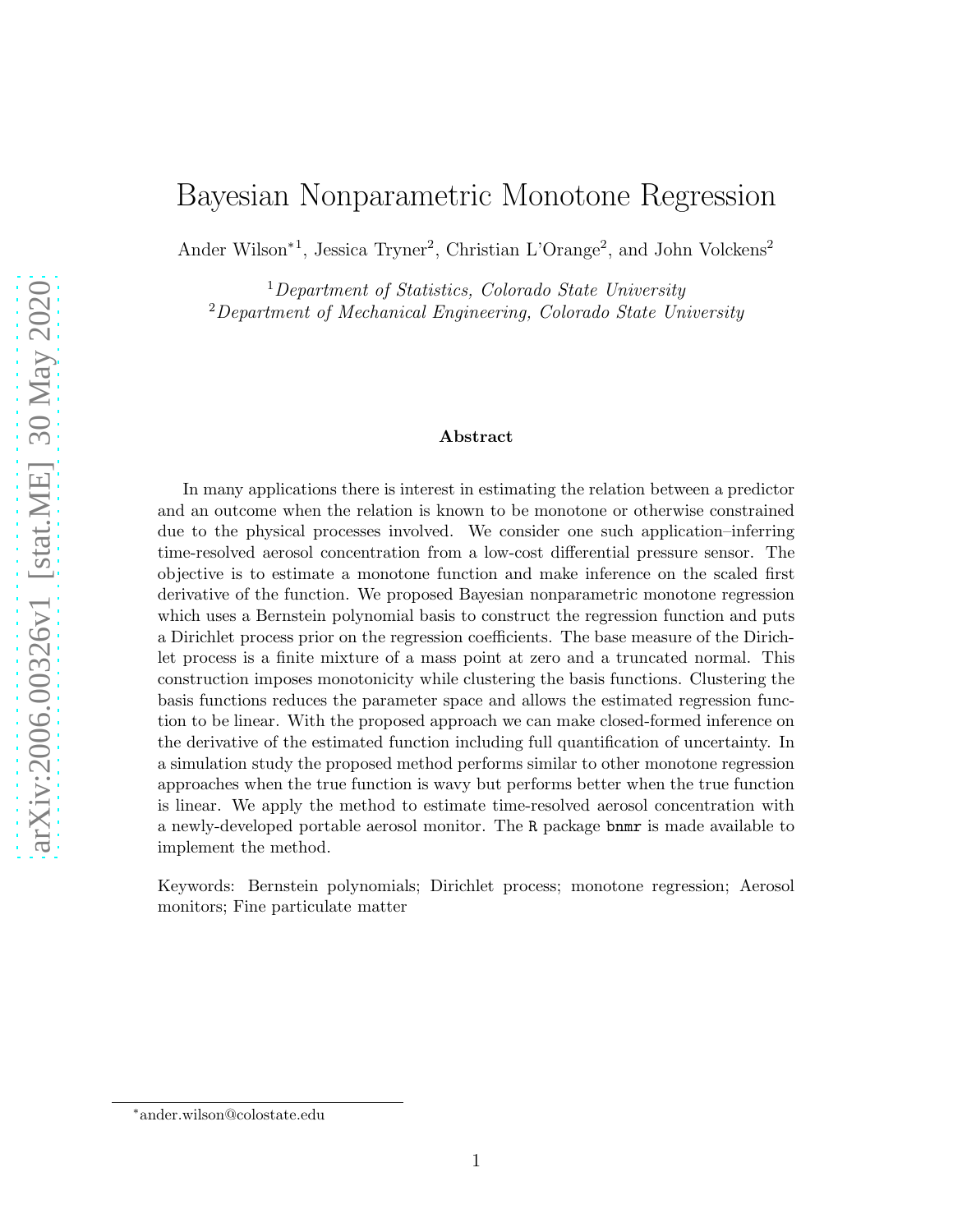## 1 Introduction

In environmental, biomedical, and engineering applications a common objective is to estimate the relation between a predictor and an outcome when there is prior knowledge that the relation is monotone or otherwise shape-constrained. In this paper we consider one such application that relates to measuring airborne particles at fine-temporal resolution using a recently-developed portable monitor. At the center of this problem is estimation of a function that is known to be monotone due to the physical processes involved in the monitor and making inference on the scaled first derivative of the estimated monotone function which is equal to estimated aerosol concentration.

Measuring air pollution with high temporal and spatial resolution is critical to both conducting air pollution research and protecting the public's health. In an ideal world, we would be able to use a large number of monitors to measure personal air pollution exposure in cohort studies of health effects or to deploy in networks to warn of potential risks such as those from exposure to wildfire smoke. However, the large size and high cost of air quality monitors has historically prohibited widespread use. Hence, there is a need to develop smaller, more affordable monitors and the accompanying data science tools to make meaningful inference on the readouts of these monitors.

In this paper we consider inference for data generated by the recently-developed Mobile Aerosol Reference Sampler (MARS). MARS was designed to be an affordable, portable monitor for measuring fine particulate matter  $(PM_{2.5})$  concentrations in environmental and occupational health studies [\(Tryner et al., 2019\)](#page-25-0). The MARS device is built on the Ultrasonic Personal Aerosol Sampler (UPAS) platform which has also been previously described in the literature [\(Volckens et al.](#page-25-1), [2017](#page-25-1)). MARS uses a piezoelectric microblower to pull air through a PM2.<sup>5</sup> cyclone inlet and a 25mm filter. A high-resolution pressure sensor measures the timeresolved pressure drop across the sampling filter. As particles accumulate on the filter the pressure drop across the filter increases. This pressure drop should be positive and increase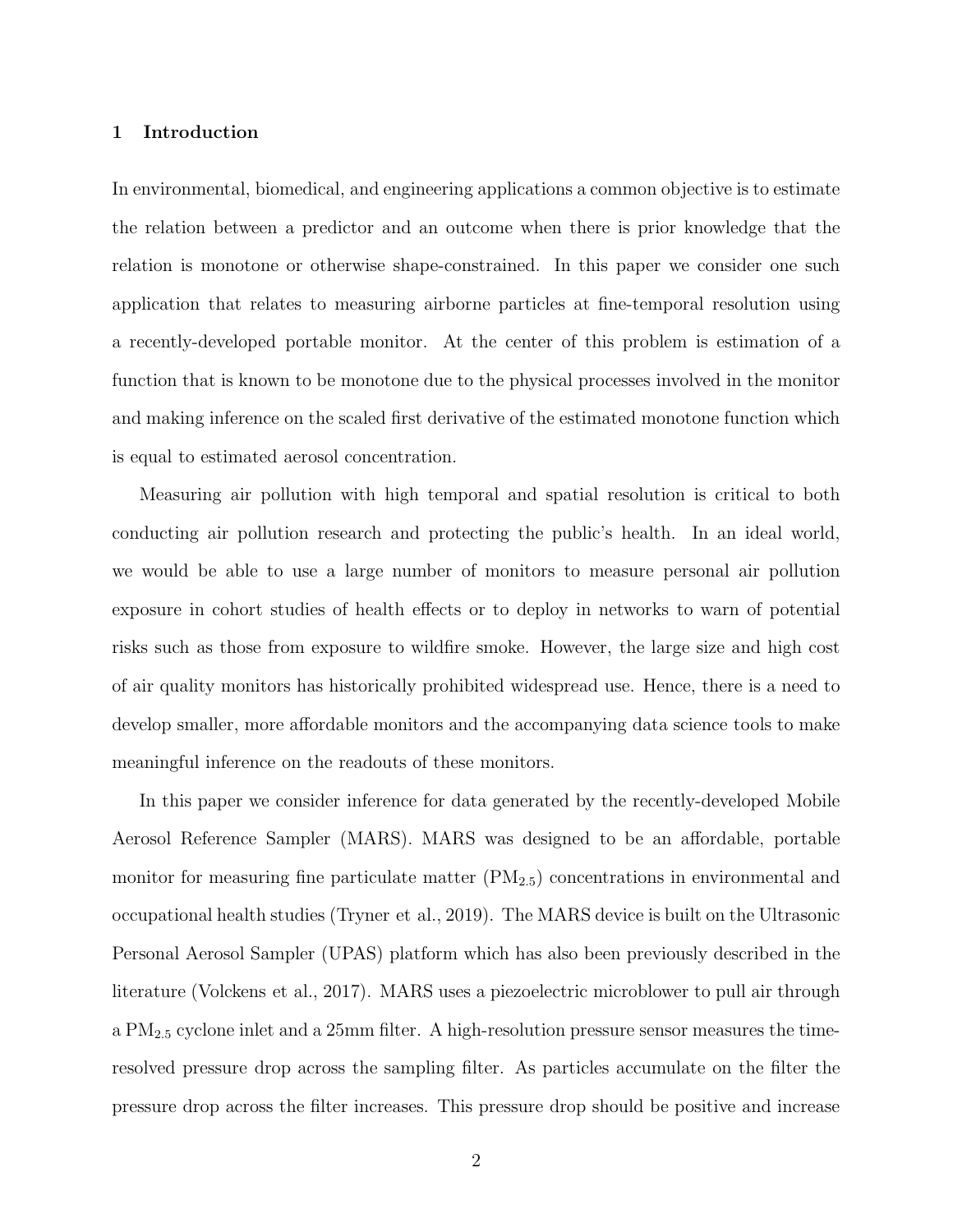monotonically in time during measurement. Deviations from monotonicity only occur (1) in the first few minutes of use when a new filter is stretching out or (2) if there is a change in air density or particle source. In the experimental data used in this paper, particle source remained constant and only minor changes in air density occurred. Time-resolved  $PM_{2.5}$ concentration can be inferred from the time-resolved rate of change in pressure drop after the latter is normalized to the total  $PM_{2.5}$  mass collected on the filter. Specifically, when the derivative is scaled so that the area under the derivative function is equal to total  $PM_{2.5}$ mass collected on the filter divided by volumetric flow rate, then the scaled first derivative is a measure of  $PM_{2.5}$  concentration as a function of time [\(Novick et al., 1992](#page-24-0); [Dobroski et al.,](#page-22-0) [1997\)](#page-22-0). Hence, the objective is to estimate the pressure drop as a function of time and then make inference on the scaled first derivative of pressure drop.

Several approaches have been proposed to estimate monotone functions. Early works include estimation of shape-constrained piecewise linear functions [\(Hildreth](#page-23-0), [1954;](#page-23-0) [Brunk,](#page-21-0) [1955\)](#page-21-0). [Mammen \(1991\)](#page-23-1) proposed monotone kernel smoother methods and [Mammen et al.](#page-23-2) [\(2001\)](#page-23-2) proposed monotone projections of unconstrained smooth estimators. A large number of spline based approaches have been proposed including cubic smoothing splines [\(Wang and Li,](#page-25-2) [2008\)](#page-25-2), constrained regression splines [\(Ramsay, 1988;](#page-24-1) [Meyer](#page-23-3), [2008;](#page-23-3) [Meyer et al.](#page-24-2), [2011](#page-24-2); [Powell et al.](#page-24-3), [2012\)](#page-24-3), penalized splines [\(Meyer](#page-23-4), [2012](#page-23-4)), and piecewise linear splines [\(Neelon and Dunson,](#page-24-4) [2004\)](#page-24-4). Several recent papers have proposed monotone Bernstein polynomial (BP) regression [\(Chang et al., 2005](#page-21-1), [2007](#page-21-2); [Curtis and Ghosh, 2011](#page-22-1); [Wang and Ghosh](#page-25-3), [2011;](#page-25-3) [Wilson et al.,](#page-25-4) [2014;](#page-25-4) [Ding and Zhang, 2016](#page-22-2)).

In this paper we take a BP approach to constrained regression. Monotonicity can be imposed with BPs by imposing a linear order constraint on the regression coefficients. An alternative but equivalent approach is to linearly transform the regression coefficients and then impose a positivity constraint on all of the transformed regression coefficients with the exception of the intercept, which is unconstrained [\(Wang and Ghosh](#page-25-3), [2011](#page-25-3)). [Curtis and Ghosh](#page-22-1)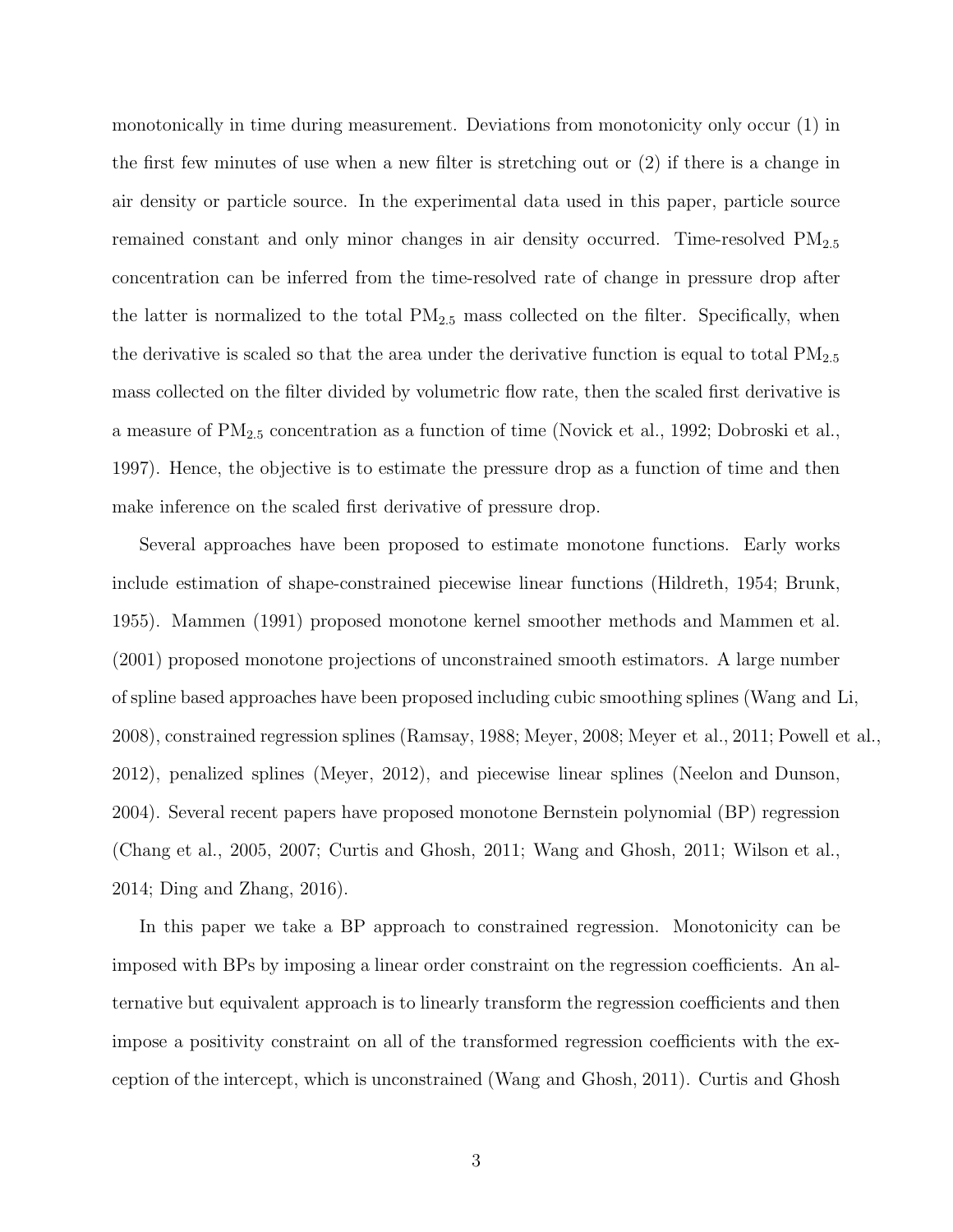[\(2011\)](#page-22-1) proposed a variable selection approach to monotone regression with BPs that puts a variable selection prior on the transformed regression coefficients akin to a mixture of a mass point at 0 and a normal distribution truncated below at 0. The approach is appealing because it imposes monotonicity, allows for data-driven tuning of the model by selecting excess basis functions out of the model and allows for no association when all coefficients are selected out of the model.

The approach we present here, which we refer to as Bayesian nonparametric monotone regression (BNMR), is similar to that of [Curtis and Ghosh \(2011\)](#page-22-1) in that we use a BP expansion and a variable selection prior that imposes monotonicity. In contrast, our approach both selects some regression coefficients to be zero and clusters other regression coefficients. By clustering regression coefficients we create a reduced set of combination basis functions that are each the sum of multiple BPs and assigned a single regression coefficient. This has two distinct advantages over only variable selection. First, when all regression coefficients are clustered together into a single combination basis function the approach is equivalent to performing linear regression with the slope constrained to be non-negative. This improves performance when the true regression function is in fact linear. Second, when the true regression function is nonlinear our approach requires a reduced number non-zero regression coefficients each corresponding to the combination of a mutually exclusive set of basis functions. In a simulation study we show that our approach is able to match the flexibility of alternative approaches but uses a smaller number of parameters. As a result our Markov chain Monte Carlo (MCMC) approach samples from the full conditional of a truncated multivariate normal distribution of smaller dimension which can reduce autocorrelation in the resulting chain. Hence, the proposed method allows for flexible monotone regression while allowing the model to be null when there is no association between predictor and outcome and allowing the function to be linear when there is no evidence of nonlinearity. This results in comparable performance to other approaches for smooth nonlinear functions but improved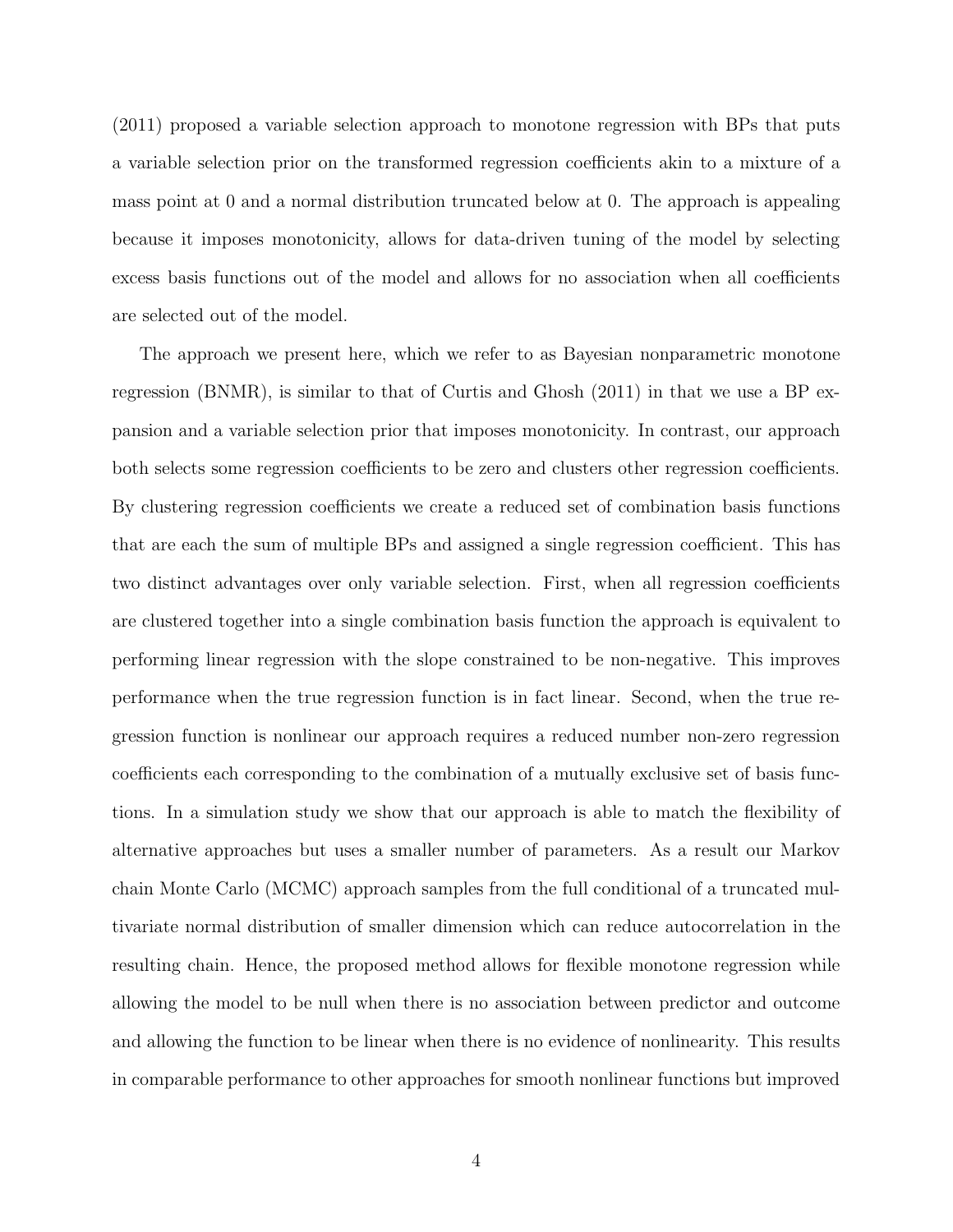inference when the true relation is linear.

We apply the proposed approach to evaluate 12 samples collected using MARS in a controlled laboratory chamber. We compare estimated time-resolved  $PM_{2.5}$  inferred with the proposed method based on 30-second measurements of pressure drop across the MARS filter to minute-resolution measurements of  $PM_{2.5}$  in the chamber reported by a tapered element oscillating microbalance (TEOM) (1405 TEOM, ThermoFisher Scientific, Waltham, MA, USA), which is a regulatory-grade  $PM_{2.5}$  monitor.

## <span id="page-4-1"></span>2 Methods

#### *2.1 Model formulation*

Our primary interest is estimating the regression function

$$
y_i = f(x_i) + \epsilon_i \tag{1}
$$

where  $f$  is an unknown monotone function. Without loss of generality, and consistent with our application, we assume that  $f$  is monotone increasing. We also assume that  $x$  is scaled to the unit interval.

We parameterized f using a BP expansion. The  $k^{\text{th}}$  BP basis function of order M is

$$
\psi_k(x, M) = \left(\begin{array}{c} M \\ k \end{array}\right) x^k (1-x)^{M-k}.\tag{2}
$$

The regression function expressed as a weighted combination of BPs is

<span id="page-4-0"></span>
$$
f(x) = \sum_{k=0}^{M} \psi_k(x, M)\beta_k = \Psi(x, M)\boldsymbol{\beta},\tag{3}
$$

where  $\boldsymbol{\beta} = (\beta_0, \ldots, \beta_M)^T$  are regression coefficients and  $\Psi(x, M) = [\psi_0(x, M), \ldots, \psi_M(x, M)].$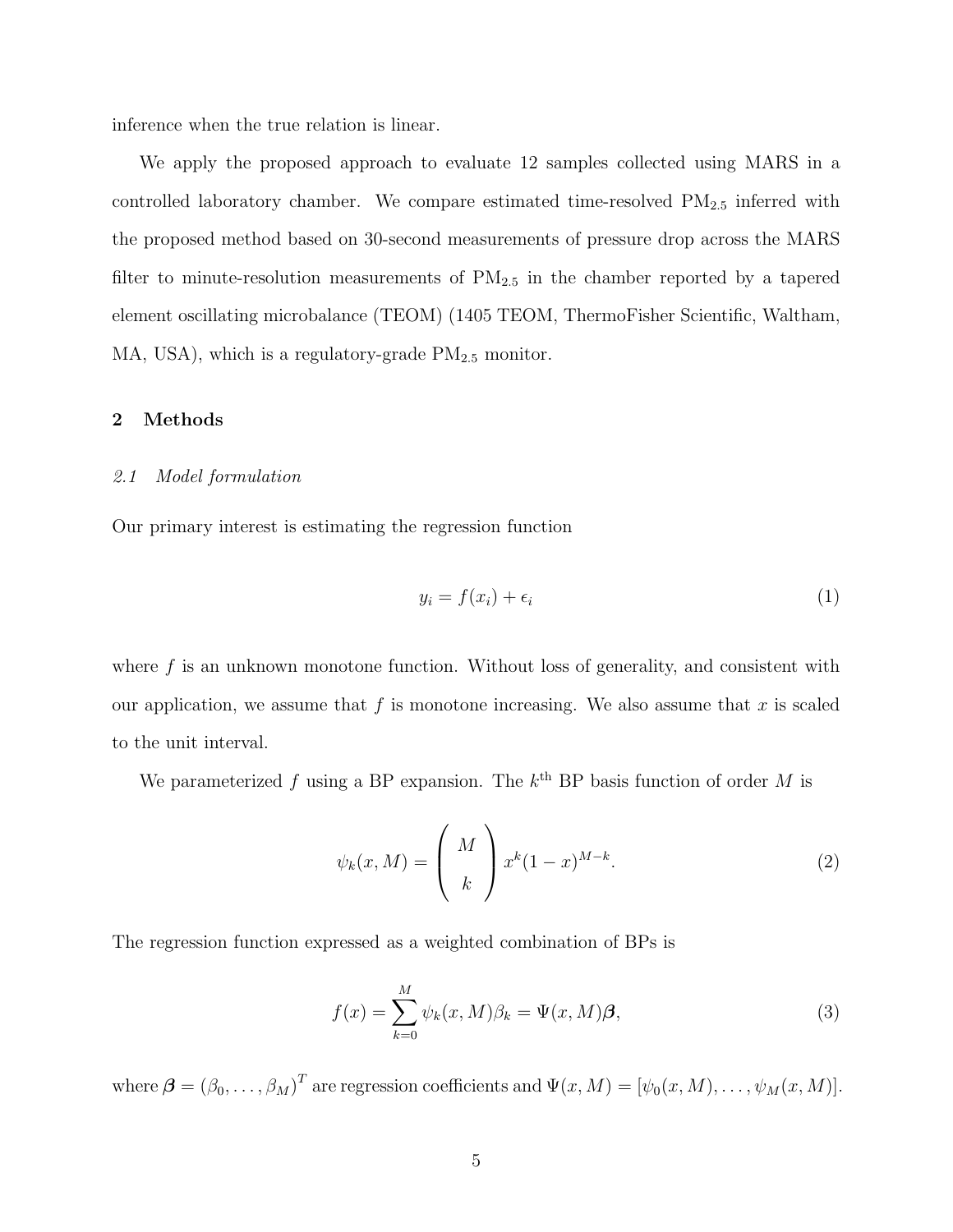The first regression coefficient  $\beta_0$  parameterizes the intercept. Figure [1a](#page-27-0) shows the BP basis used in the data analysis.

The regression function in [\(3\)](#page-4-0) is monotone increasing if  $\beta_{k-1} \leq \beta_k$  for all  $k = 1, ..., M$ . Following [Curtis and Ghosh \(2011\)](#page-22-1), it is convenient to reparameterize the regression coefficients. Let  $\mathbf{A}\boldsymbol{\beta} = \boldsymbol{\theta}$  where  $\boldsymbol{\theta} = (\theta_0, \dots, \theta_M)^T$  and the  $(M+1) \times (M+1)$ -matrix **A** is such that  $\theta_0 = \beta_0$  and  $\theta_k = \beta_k - \beta_{k-1}$  for  $k = 1, ..., M$ :

$$
\mathbf{A} = \begin{bmatrix} 1 & 0 & 0 & \dots & 0 & 0 \\ -1 & 1 & 0 & \dots & 0 & 0 \\ 0 & -1 & 1 & \dots & 0 & 0 \\ \vdots & \vdots & \vdots & \ddots & \vdots & \vdots \\ 0 & 0 & 0 & \dots & -1 & 1 \end{bmatrix} .
$$
 (4)

The regression function is then

$$
f(x) = \Psi(x, M)\mathbf{A}^{-1}\boldsymbol{\theta}.
$$
 (5)

Figure [1b](#page-27-1) shows the transformed basis  $\Psi(x, M)A^{-1}$  used in the data analysis.

Using this reparameterization f is monotone increasing when  $\theta_k \geq 0$  for all  $k > 0$ . Further, f is linear with the form  $f(x) = \theta_0 + wx$  then  $\theta_k = w \forall k > 0$  including no association when  $w = 0$ .

We assign a prior to  $\theta_k$ ,  $k = 1, ..., M$ , that is a finite mixture of a mass point at zero denoted by the Dirac measure  $\delta_0$  and a distribution P with positive support. This approach selects some regression coefficients to be 0, effectively removing those basis functions from the model. In the non-zero probability event that all regression coefficients are zero there is no association between x and y. We then let the positive distribution be a Dirichlet process  $(DP)$ with base measure  $P_0 \equiv \text{TN}_{[0,\infty]}(\mu, \phi^2)$ , where  $\text{TN}_{[0,\infty]}(\mu, \phi^2)$  implies a truncated normal with support  $[0, \infty]$ , mean  $\mu$ , and variance  $\phi^2$ . By using a base measure with support over  $\mathbb{R}^+$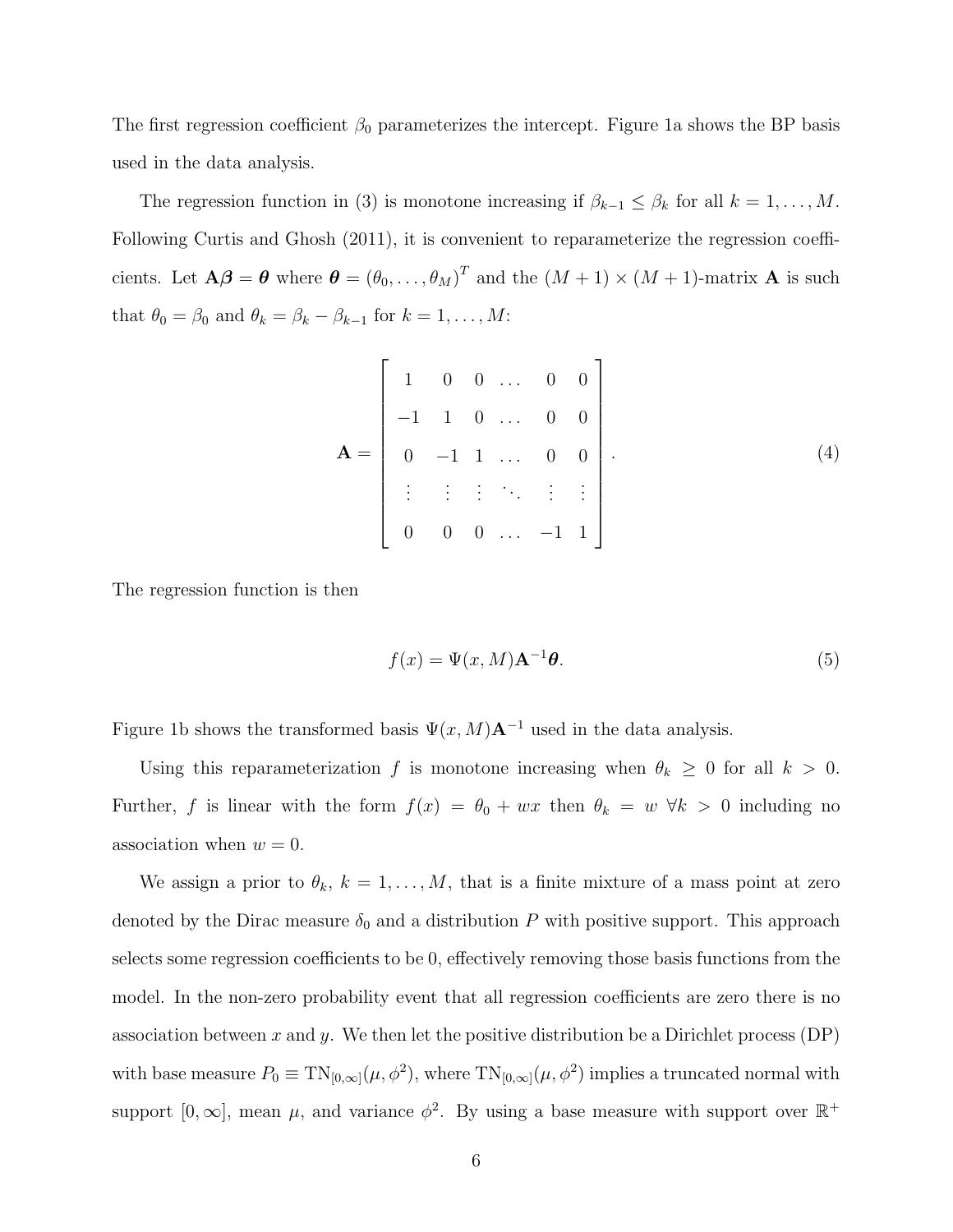we ensure that the non-zero regression coefficients are positive. This imposes monotonicity of f. Further, the clustering property of the DP allows for all regression coefficients to be equal, in the same cluster, allowing for positive probability that  $f$  is linear. The selection and clustering of the regression coefficients does not, however, impact smoothness. The estimated function is guaranteed to be smooth and differentiable.

The full model is

<span id="page-6-0"></span>
$$
Y_i | \boldsymbol{\theta}, \sigma^2 \sim \mathcal{N} \left[ \Psi(x_i, M) \mathbf{A}^{-1} \boldsymbol{\theta}, \sigma^2 \right]
$$
  
\n
$$
\theta_j | P, \pi \sim \pi \delta_0 + (1 - \pi) P
$$
  
\n
$$
P \sim \mathcal{D} \mathcal{P} (\alpha P_0)
$$
  
\n
$$
P_0 \equiv \mathcal{T} \mathcal{N}_{[0,\infty]} (\mu, \phi^2).
$$
  
\n(6)

The above model is equivalent to a DP with base measure that is a finite mixture

$$
\theta_j | G \sim G
$$
  
\n
$$
G \sim \text{DP}(\alpha G_0)
$$
  
\n
$$
G_0 | \pi \equiv \pi \delta_0 + (1 - \pi) \text{TN}_{[0,\infty]}(\mu, \phi^2).
$$
\n(7)

Several papers have used similar DP constructions that combine a DP with a finite mixture of a mass point and a non-truncated normal distribution [\(Herring,](#page-23-5) [2010;](#page-23-5) [Canale et al., 2018;](#page-21-3) [Cassese et al., 2019\)](#page-21-4) or a gamma distribution [\(Liu et al., 2015\)](#page-23-6).

We complete the specification by assigning the prior  $\sigma^{-2} \sim \text{Gamma}(a, b)$ , a normal mean zero variance  $\phi_0^2$  prior to the intercept  $\theta_0$ , and  $\pi \sim \text{Beta}(a_{\pi}, b_{\pi})$ .

### *2.2 Posterior computation*

The model in [\(6\)](#page-6-0) can be efficiently sampled with a Gibbs sampler. This is accomplished by first integrating out  $\pi$  from the model. The Gaussian likelihood and truncated normal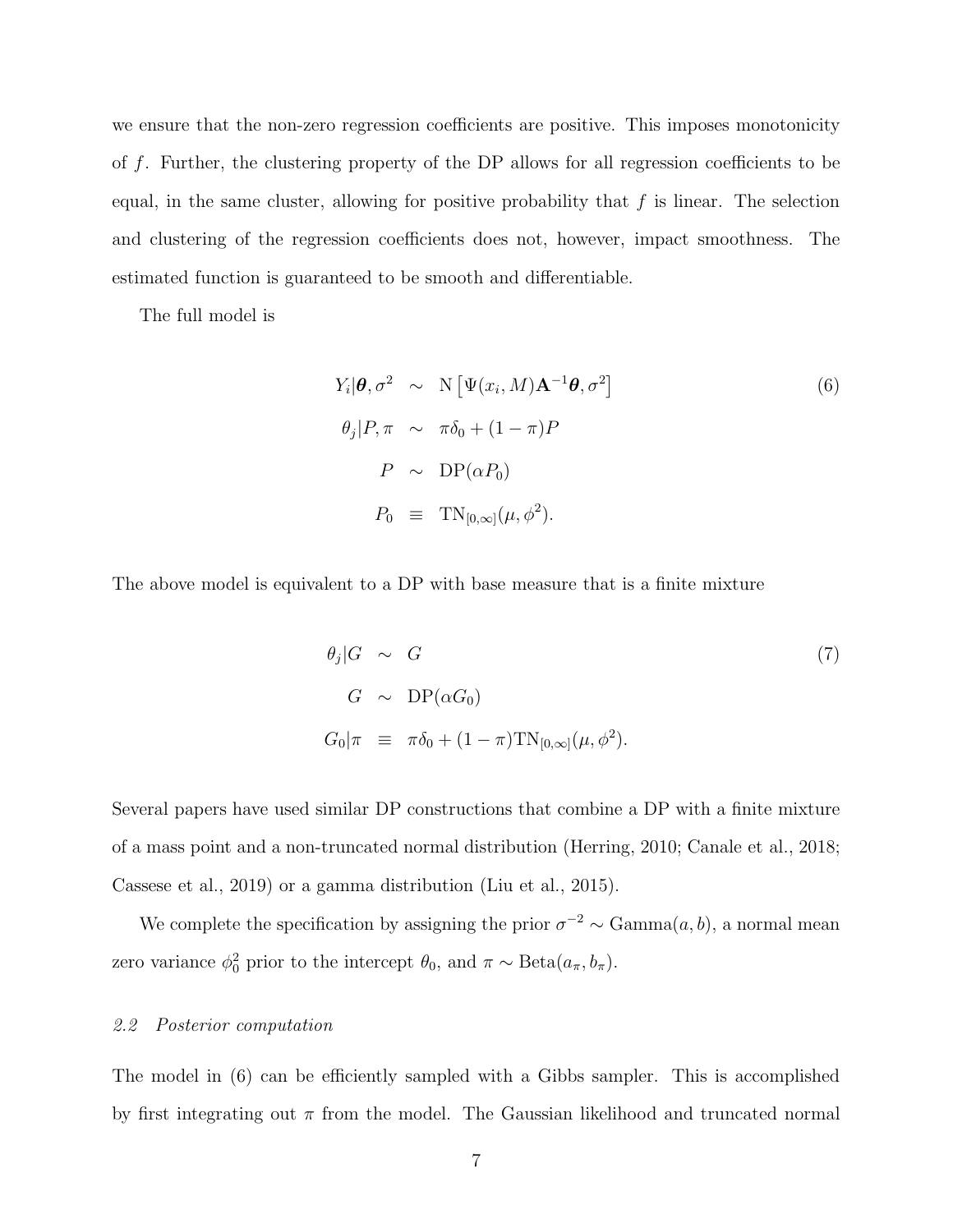base measure allows for P to be marginalized out of the model as well. The posterior can be simulated using a Polya Urn scheme [\(Blackwell and MacQueen](#page-21-5), [1973](#page-21-5); [West et al.](#page-25-5), [1994;](#page-25-5) [Bush and MacEachern, 1996\)](#page-21-6).

Let  $\Lambda_i = \Psi(x_i, M) \mathbf{A}^{-1}$  be the transformed BP basis expansion for observation i and  $\mathbf{\Lambda}$ be the  $n \times (M + 1)$  design matrix with row i equal to  $\Lambda_i$ . Let  $\Lambda_{i[k]}$  denote the vector  $\Lambda_i$  with the  $k^{th}$  element omitted,  $\theta_{[k]}$  the vector  $\theta$  with the  $k^{th}$  element omitted, and  $\Lambda_{ik}$  denote only the  $k^{th}$  element of  $\Lambda_i$ . Similarly, let  $\Lambda_{[k]}$  be the matrix  $\Lambda$  with the  $k^{th}$  column omitted and  $\Lambda_k$  be only the  $k^{th}$  column of  $\Lambda$ . Finally, we denote by  $S_k$  the categorical indicator where  $S_k = c$  if  $\theta_k = \eta_c$  and  $n_c$  the number of coefficients in cluster c where  $n_0$  is the number in the null cluster with  $\theta_k = 0$ .

The full conditional for  $S_k$ ,  $k = 1, \ldots, S_M$ , is categorical. The conditional probability that the  $k^{th}$  regression coefficient is equal to 0 is

$$
\Pr\left(S_k = 0|-\right) = d \frac{n_0^* + a_\pi}{M - 1 + a_\pi + b_\pi} \prod_{i=1}^n \mathcal{N}\left(y_i; \Lambda_{i[k]} \boldsymbol{\theta}_{[k]}, \sigma^2\right),\tag{8}
$$

where  $n_0^*$  is the number of regression coefficients in cluster 0, the null cluster, excluding  $\theta_k$ , d is a normalizing constant, and  $\mathcal{N}(x; \mu, \sigma^2)$  denotes a normal density function. In contrast to standard DP models, the zero cluster is allowed to be empty in this model. The conditional probability that  $\theta_k$  is allocated to an existing non-zero cluster c is

$$
\Pr\left(S_k = c|-\right) = d \frac{\left(M - n_0^* - 1 + b_\pi\right) n_c^*}{\left(M - 1 + a_\pi + b_\pi\right) \left(n - n_0^* - 1 + \alpha\right)} \times \prod_{i=1}^n \mathcal{N}\left(y_i; \Lambda_{i[k]}\boldsymbol{\theta}_{[k]} + \Lambda_{ik}\eta_c, \sigma^2\right).
$$
\n(9)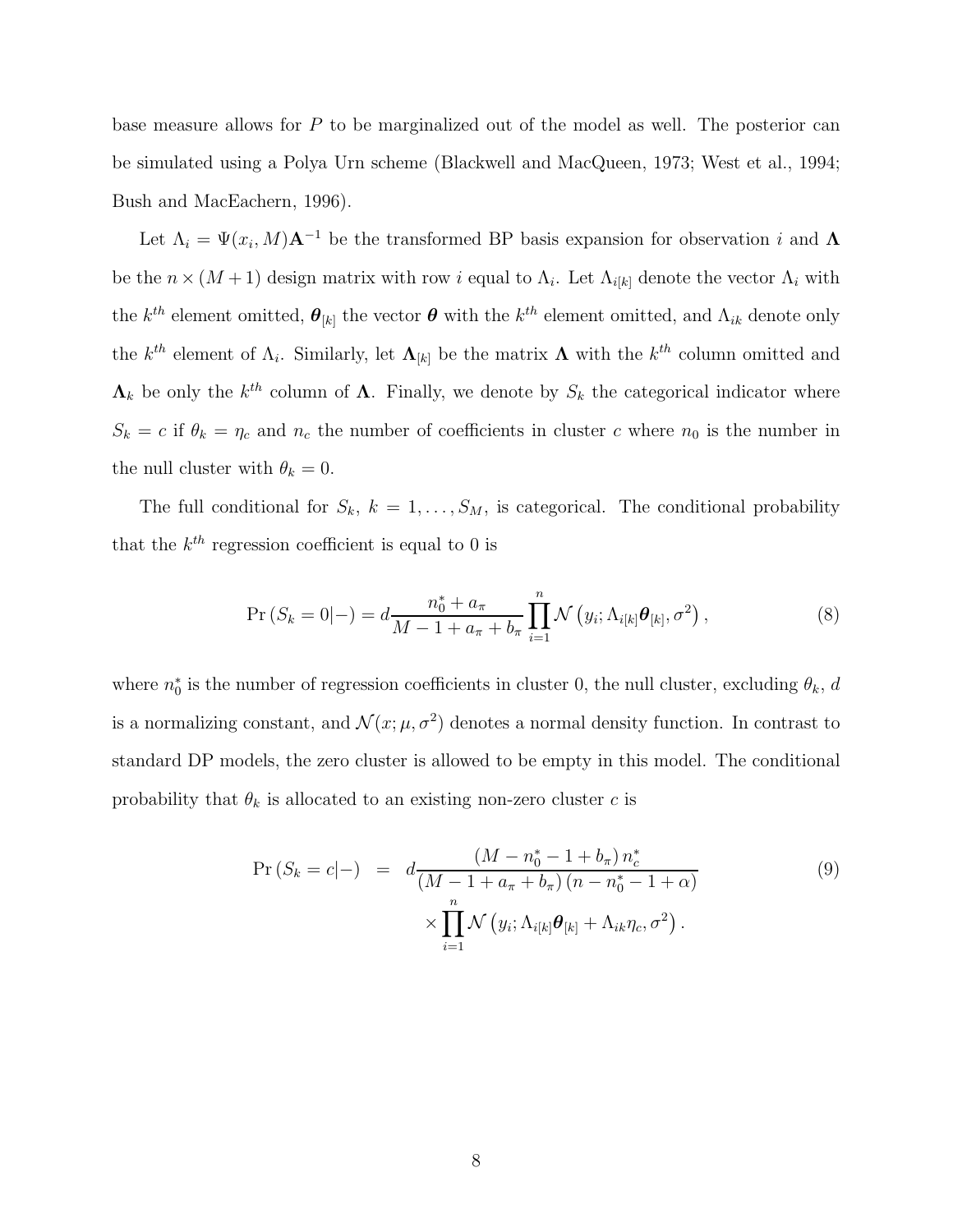Finally, the conditional probability that  $\theta_k$  is allocated to a new cluster  $c'$  is

$$
\Pr\left(S_k = c' | -\right) = d \frac{\left(M - n_0^* - 1 + b_\pi\right) \alpha}{\left(M - 1 + a_\pi + b_\pi\right) \left(M - n_0^* - 1 + \alpha\right)} \times \left[\prod_{i=1}^n \mathcal{N}\left\{y_i; \sum_{l=0, l \neq k}^M \phi_l(x_i, M)\beta_l, \sigma^2\right\}\right] \exp\left(\frac{\widetilde{m}^2}{2\widetilde{v}} - \frac{\mu^2}{2\phi^2}\right) \times \frac{\left(2\pi\right)^{-1/2} \phi^{-1} \widetilde{v}^{1/2}}{\int_0^\infty f(z; \mu, \phi^2) dz} \int_0^\infty f(\theta; \widetilde{m}, \widetilde{v}) d\theta.
$$
\n(10)

where  $\tilde{v} = 1/[\phi^{-2} + \sigma^{-2} \sum_{i=1}^{n} \psi_k(x_i, M)^2]$  and  $\tilde{m} = \tilde{v}[\phi^{-2}\mu + \sigma^{-2} \sum_{i=1}^{n} \psi_k(x_i, M)\{y_i \sum_{l=0,l\neq k}^{M} \psi_l(x_i,M)\beta_l\}.$ 

In the situation where  $S_k$  is assigned to new cluster c' a value for  $\theta_k = \eta_{c'}$  can be sampled from its univariate truncated normal full conditional. The full conditional for a single regression coefficient  $\eta_{c'}$  where  $n_{c'} = 1$  (no other coefficient takes that value) is truncated above 0 and has mean  $\tilde{m}$  and variance  $\tilde{v}$  as specified above. We use the hybrid univariate truncated normal sampler of [Li and Ghosh \(2015\)](#page-23-7) to sample from this full conditional.

The  $M + 1$ -vector  $\boldsymbol{\theta}$  contains three types of elements: the unconstrained intercept, parameters that are selected to be 0, and parameters that are non-zero and are constrained to be greater than 0. The non-zero values take on  $K + 1$  unique values  $\boldsymbol{\eta} = \{\theta_0, \eta_1, \dots, \eta_K\}$ where  $\theta_0$  is the unconstrained intercept. Using this notation the linear predictor  $\theta = B\eta$ where **B** is a transformation matrix that maps  $\eta$  to  $\theta$  according to  $S_1, \ldots, S_M$ . The vector  $\eta$ has a truncated multivariate normal full conditional with mean  $m = \sigma^{-2}v (\mathbf{B}^T \mathbf{\Lambda}^T \mathbf{y} + \phi^{-2} \mu)$ and variance  $v = (\sigma^{-2}B^T\Lambda^T\Lambda B + D)$  where D is is a diagonal matrix with  $\phi_0^{-2}$  in the first diagonal location for the intercept and  $\phi^{-2}$  in all other diagonal locations for the constrained coefficients. These are the same as the typical mean and variance for a normal-normal model full conditional. The first element  $\theta_0$  is not truncated and the remaining elements are truncated below at 0. We simulate from the full conditional of  $\eta$  as a multivariate block using the hybrid multivariate sampler approach of [Li and Ghosh \(2015](#page-23-7)).

The Gibbs sampler is completed with standard updates of  $\alpha$  using a mixture of gammas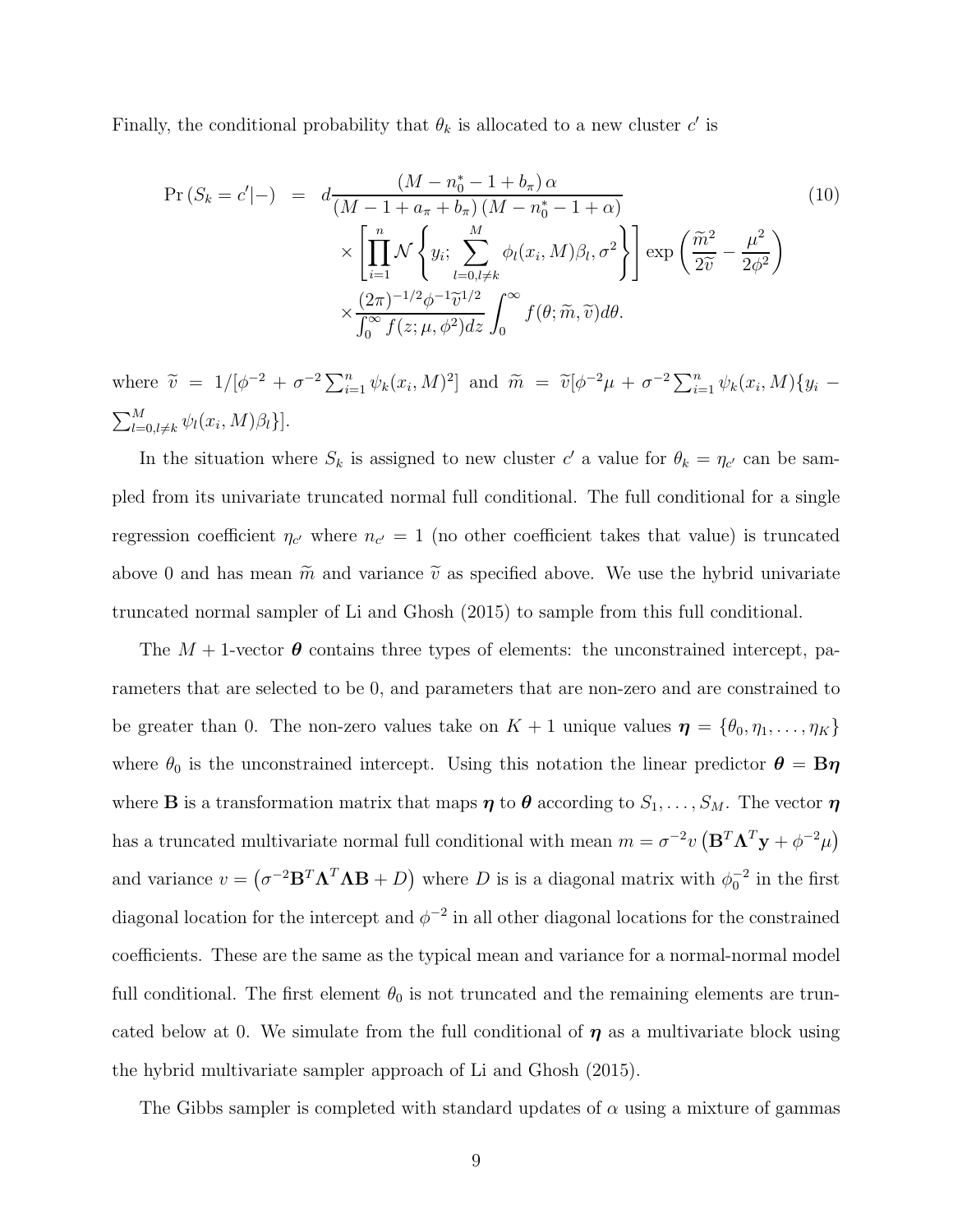[\(Escobar and West](#page-22-3), [1995\)](#page-22-3) and  $\sigma^{-2}$  using the standard gamma full conditional.

### *2.3 Details on tuning*

Care must be given when specifying the prior, particularly for the choice of values for the mean and standard deviation of the base measure  $\mu$  and  $\phi$ . This is challenging because the plausible values for the regression coefficients depends on the number of non-zero regression coefficients in the model and how many basis functions each coefficient is applied to (cluster size). We do not know either of these quantities a priori. We have taken the approach of scaling the outcome y to have mean zero and variance one and then setting  $\mu = 0.5$ and  $\phi = 0.25$ . This puts reasonable mass on values between zero and one which represents plausible values for a variety of basis configurations. We have found that this choice performs well across a variety of simulated and real datasets. We use this setting in all simulation and data analysis results presented in this paper. However, results can be sensitive to this choice. Supplemental Section 1.2 includes an additional simulation study that compares sensitivity to different values of  $\mu$  and  $\phi$ . We show that as  $\phi$  increases the posterior probability of no association decreases and the number of clusters (unique non-zero regression coefficients) increases. However, the model fit as measured by RMSE on  $f$  and the derivative of  $f$  is less sensitive to this choice.

The user must also specify the order of the BP  $(M)$ . This should be selected, in theory, based on sample size and the differentiability of the function being estimated [\(Mclain and Ghosh](#page-23-8), [2009\)](#page-23-8). In practice, methods such as reversible jump MCMC or Kullback-Leibler distance have been used to attempt to estimate the dimension of basis expansions to be used in nonparametric regression (e.g. [Dias and Gamerman](#page-22-4), [2002;](#page-22-4) [Dias and Garcia, 2007](#page-22-5); [Meyer et al.,](#page-24-2) [2011\)](#page-24-2) while penalization can be used to regularize a rich basis to avoid over fitting [\(Crainiceanu et al.,](#page-22-6) [2005\)](#page-22-6). It has additionally been noted that shape constraints, including monotonicity, reduce sensitivity to the dimension of the basis expansion [\(Meyer](#page-23-3), [2008](#page-23-3)). We follow the approach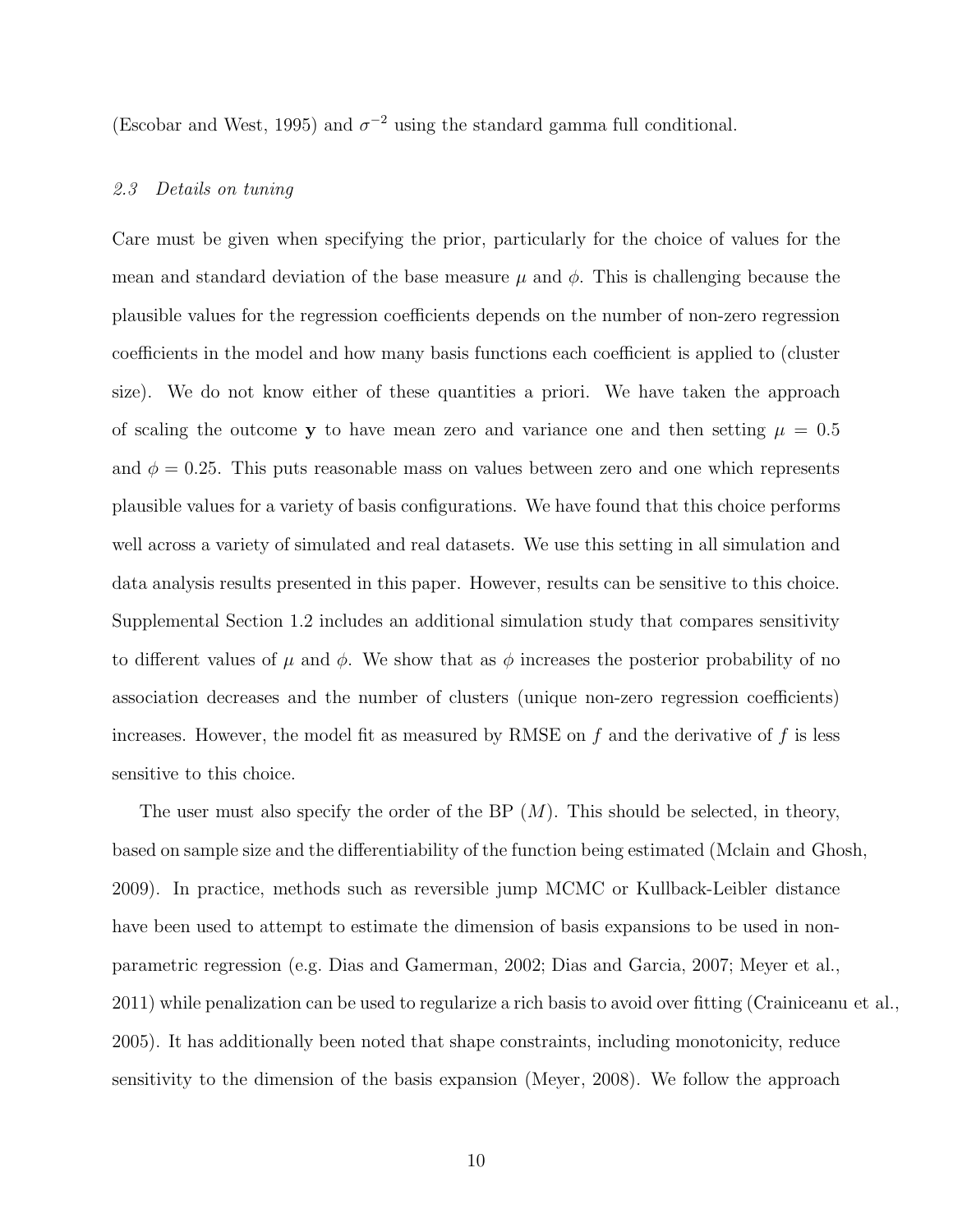of [Curtis and Ghosh \(2011\)](#page-22-1) and use a rich basis and let the prior select or cluster redundant predictors. In this paper, we use  $M = 50$  in all results shown in the main text but show in the supplement that a smaller value of  $M$  results in lower RMSE when the true function is closer to linear and a higher value of  $M$  is preferred when the true function is more wiggily. If the practitioner has prior knowledge of the shape of the underlying function, beyond monotonicity, this could be incorporated into the selection of M a priori.

## <span id="page-10-1"></span>*2.4 Inference on the derivative and aerosol concentration*

The proposed approach allows for coherent estimation and inference on not only the function f but on the derivatives of f. This includes full quantification of the uncertainty in the derivatives and guaranteed smoothness in the derivatives. This is particularly critical in our application where the first derivative of  $f$  is proportional to the time-resolved aerosol concentration. For a BP of order M the first derivative is a BP of order  $M-1$ . Specifically the first derivative is

<span id="page-10-0"></span>
$$
f'(x) = M \sum_{k=0}^{M-1} \psi_k(x, M-1)\theta_{k+1} = M\Psi(x, M-1)\theta_{[0]}.
$$
 (11)

For the derivative the regression coefficient  $\theta_0 = \beta_0$ , which corresponds to the intercept, is not included. Hence, the derivative can be identified in closed form from the posterior sample of  $\theta$ . Inference on the derivative can be made directly by using the posterior sample of θ.

From a theoretical perspective the total aerosol mass accumulated on the filter should be the flow rate through the filter times the concentration integrated over time. Here, flow rate is constant and therefore  $\int_0^1 f'(x)dx \propto (\text{filter mass})/(\text{flow rate})$ . In our model  $\int_0^1 f'(x)dx = \beta_M - \beta_0 = \sum_{k=1}^M \theta_k$ . We therefore scale the derivative to the total filter mass by replacing  $\boldsymbol{\theta}$  in [\(11\)](#page-10-0) with  $\tilde{\boldsymbol{\theta}} = \boldsymbol{\theta} \times (\text{filter mass})/[(\text{flow rate}) \times \sum_{k=1}^{M} \theta_k]$ . We then estimate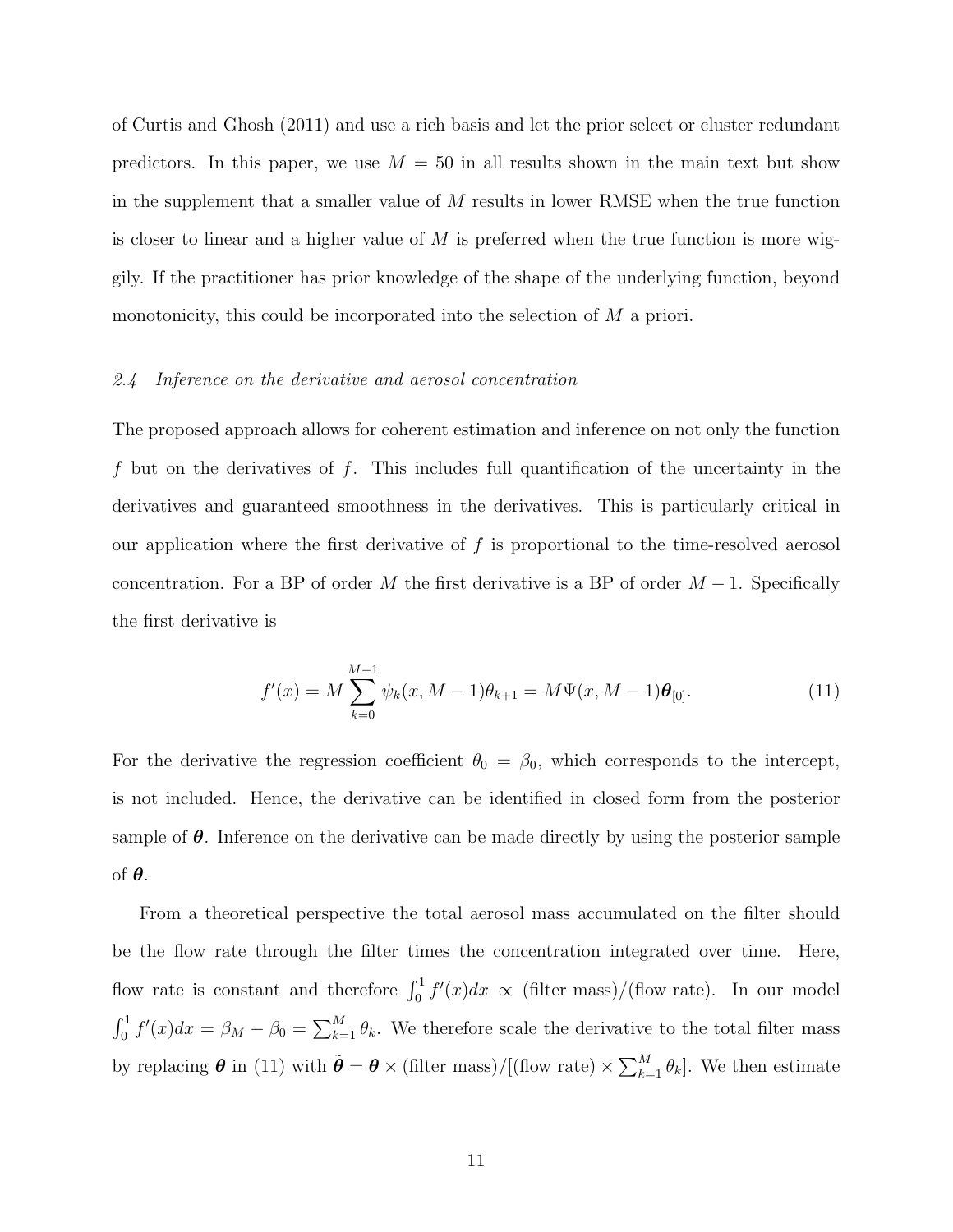aerosol concentration as

$$
\tilde{f}'(x) = M \sum_{k=0}^{M-1} \psi_k(x, M-1) \tilde{\theta}_{k+1} = M \Psi(x, M-1) \tilde{\theta}_{[0]}.
$$
\n(12)

In practice, we scale each draw of  $\theta$  from the posterior and then construct a posterior sample of  $\tilde{f}'$ .

### *2.5 Alternative spline approach*

The proposed prior can be applied to other basis expansions and achieve some, but not all, of the same properties. Using the same prior structure with a transformed  $B$ -spline or I-splines without the transformation matrix  $\bf{A}$  can still achieve monotonicity [\(de Boor](#page-22-7), [1978;](#page-22-7) [Ramsay,](#page-24-1) [1988\)](#page-24-1). The proposed prior will also allow estimation of no association when all regression coefficients are clustered at zero. However, the clustering will not result in shrinkage toward a linear response.

Using a spline basis with compact support may result in more flexibility than the BP approach presented here. This could be particularly appealing when the function being estimated has sharp change points. In addition, the derivative of many common splines including B-splines and I-splines can be represented as a spline itself and inference on the derivative can be made using a similar approach. However, splines lose flexibility and smoothness in the derivative. For example, the standard cubic spline has a quadratic derivative while a quadratic spline has a piecewise linear derivative. This may not be sufficiently flexible in many cases, as seen in the data analysis in Section [4.](#page-14-0) In contrast, the BP uses a higher order polynomial and therefore has a higher order derivative which imposes smoothness not only in the function being estimated but in all derivatives of that function.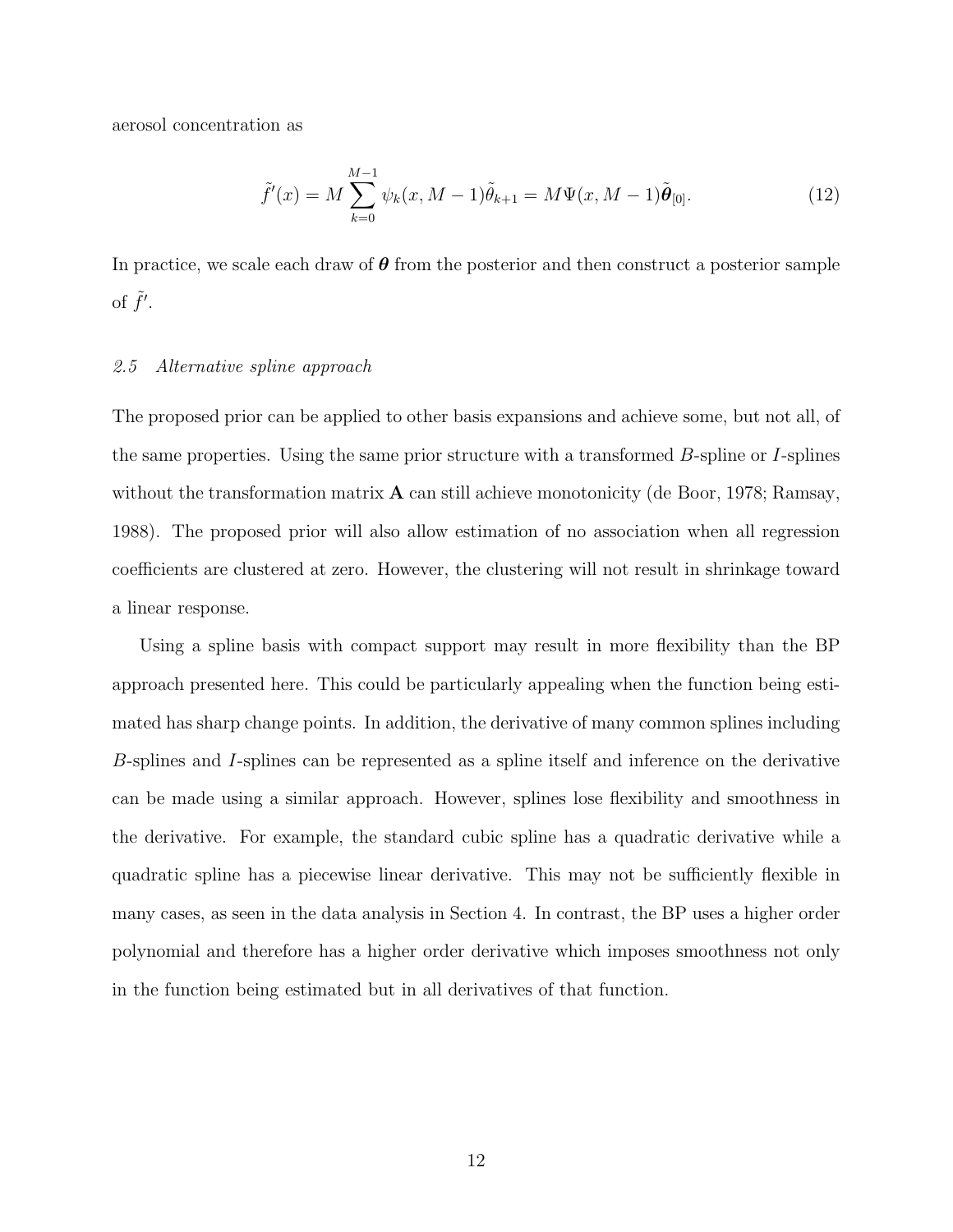#### 3 Simulation

We compare the proposed approach, BNMR, to alternative methods for monotone regression in a simulation study. We generated 500 datasets from four designs each taking the form  $y_i = f_s(x_i) + \epsilon_j$  for  $i = 1, \ldots, n$  with  $\epsilon_i \sim N(0, 0.25^2)$ . We generate  $x \sim \text{Unif}(0, 1)$  and consider four shapes for the function  $f_s(\cdot)$ :

- 1. Flat:  $f_1(x) = 0$ .
- 2. Linear:  $f_2(x) = x$ .
- 3. Wavy:  $f_3(x) = \frac{\sin(3\pi x)}{3\pi} + x$ .
- 4. Flat-nonlinear:  $f_4(x) = 0$  for  $x < 0.5$  and  $f_5(x) = [2(x 0.5)]^2$  for  $0.5 \le x$ .

The flat, linear, and wavy functions mirror those from [Curtis and Ghosh \(2011\)](#page-22-1). We simulated data sets of size  $n = 100$  and 1000.

We compared BNMR to alternative monotone regression methods that have available R software that includes variance estimates. The comparison methods are: constrained generalized additive models (CGAM, [Meyer](#page-24-5), [2013;](#page-24-5) [Meyer and Liao](#page-24-6), [2018](#page-24-6)), Bayesian constrained generalized additive models (BCGAM, [Meyer et al.](#page-24-2), [2011;](#page-24-2) [Oliva-Aviles and Meyer](#page-24-7), [2018](#page-24-7)), and Bayesian isotonic regression (BISOREG, [Curtis and Ghosh](#page-22-1), [2011](#page-22-1); [Curtis](#page-22-8), [2018](#page-22-8)). In addition we compare with the unconstrained methods ordinary least squares (OLS), local polynomial regression (LOESS), and an unconstrained Bernstein polynomial model (UBP). For BNMR and BISOREG we set  $M = 50$  and consider other values in the Supplemental Ma-terial. For UBP we select M using deviance information criterion (DIC, [Spiegelhalter et al.,](#page-24-8) [2002\)](#page-24-8).

We evaluate the model performance by the root mean squared error (RMSE) on the function  $f(\cdot)$  and the pointwise 95% interval coverage both evaluated at 100 evenly spaced points spanning the range of x. For the Bayesian methods (BNMR, BISOREG, BCGAM, and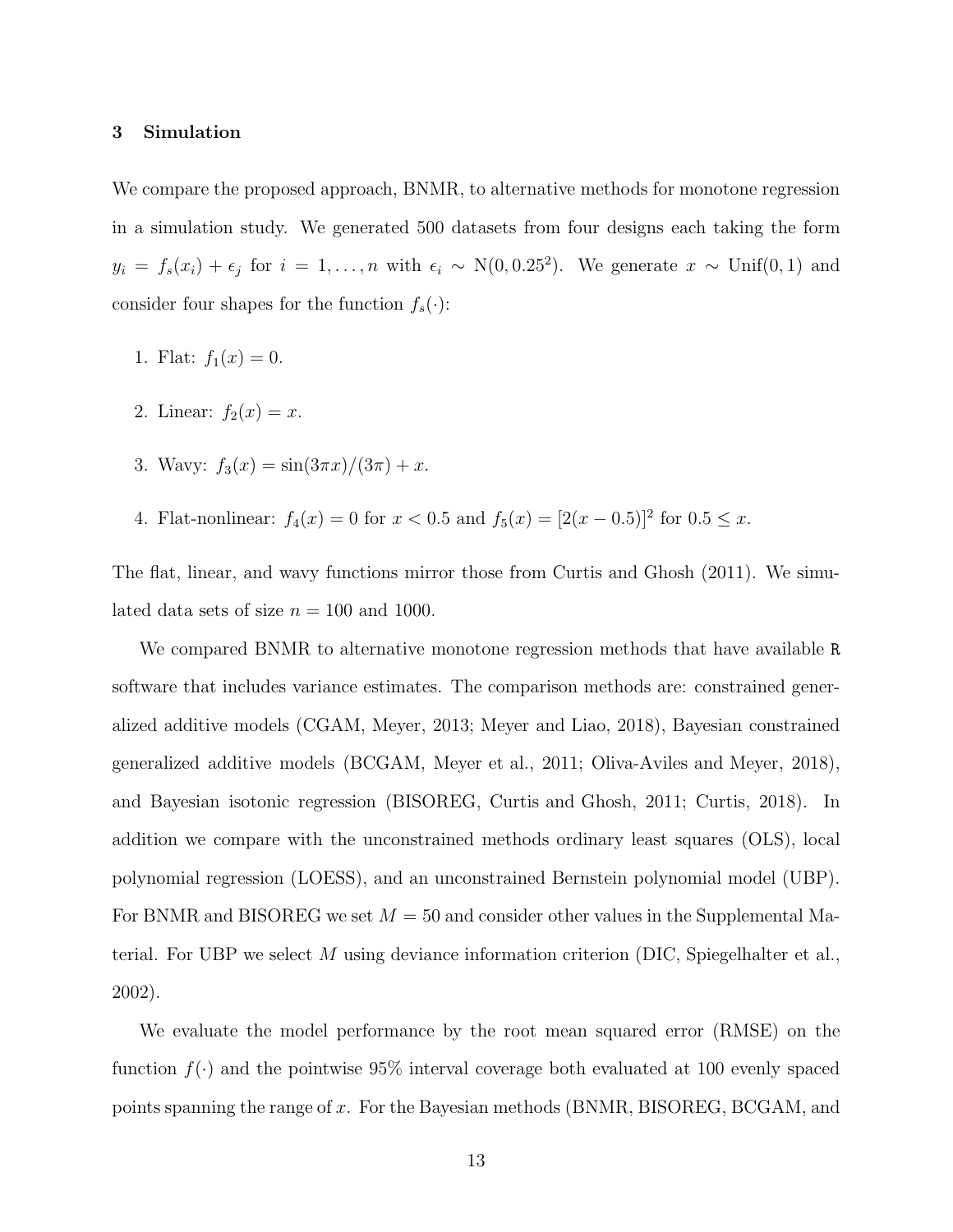UBP) we consider the posterior probability that f is linear and that f is flat (no association). For the CGAM and OLS we report the mean *p*-value for testing the null hypothesis that there is no association.

Table [1](#page-32-0) shows results from the simulation study. At  $n = 100$ , BNMR had the lowest RMSE on f among all the monotone regression methods on all four scenarios (within one standard error with BCGAM and BISOREG on the flat scenario). The only method to have lower RMSE was OLS on the linear scenario. BNMR, BISOREG, CGAM, and UBP all had pointwise 95% interval coverage between 0.95 and 0.98 on all scenarios. Each of the other methods had interval coverage of 0.9 or less on at least one scenario. At  $n = 1000$ , BNMR had the lowest RMSE for the flat and flat-nonlinear scenarios (within one standard error with BCGAM and BISOREG on the flat scenario). CGAM and BCGAM had the lowest RMSE of the constrained methods on the wavy scenario with BNMR and BISOREG slightly higher. OLS and UBP had the lowest RMSE on the linear scenario. UBP selected  $M = 3$ , a cubic regression function, in almost all datasets for the linear scenario.

Both BNMR and BISREG had high, greater than 0.86, posterior probabilities of a flat response (no association) in the flat scenario. BCGAM does not include a flat response in the parameter space and therefore has a posterior, and prior, probability of 0. The average p-values for the test of no association for CGAM and OLS were between 0.49 and 0.53.

BNMR is the only method that allows the estimated function  $f$  to be linear with slope greater than 0. However, in the linear scenario this did not occur. The mean posterior probability of a linear function was 0.00. The response is linear when all regression coefficients are non-zero and take the same value. Figure [2](#page-28-0) shows the number of non-zero regression coefficient in the model and the number of unique values those regression coefficients take. Both BNMR and BISOREG include only a small number of non-zero regression coefficients, effectively selecting out of the model the majority of the basis functions. Because not all basis functions are included the estimated regression function is never truly linear. Despite not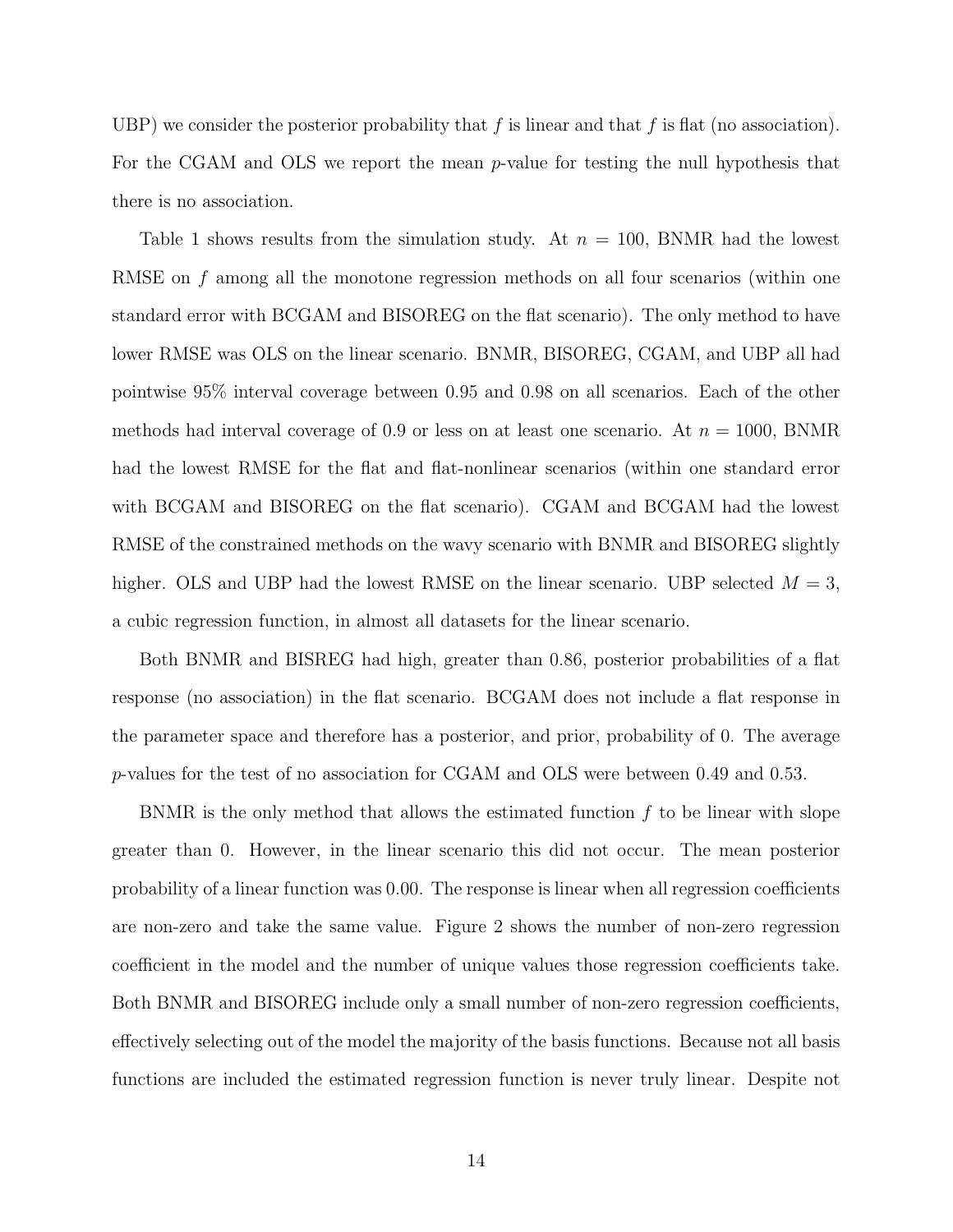being exactly linear, BNMR has lower RMSE than any of the other nonparametric methods on the linear scenario.

A key difference between BNMR and BISOREG is that all non-zero regression coefficients in BISOREG take unique values while with BNMR the non-zero regression coefficients are clustered together and take fewer unique values. On average, there were more non-zero regression coefficients included into the model with BNMR but fewer, less than two, unique regression coefficients. This is true for both the linear and nonlinear scenarios and for BP expansions of order ranging from 20 to 100 (shown in supplemental material). As a result, the proposed approach requires estimating only a small number of unique regression coefficients regardless of the size of the basis expansion or the wiggliness of the regression function.

In our application we are interested in the derivative of the monotone function. The BP basis used by BISOREG, BNMR and UBP allows straight forward inference on the derivatives of f. The other methods do not naturally allow for this inference. We calculate a pointwise approximation of the derivative for the other methods by calculating change in  $f$ divided by change in  $x$  for each pair of neighboring observations on an equally spaced grid. We do not evaluate coverage for these methods. Table [2](#page-33-0) shows the RMSE and 95% interval coverage (for BISOREG, BNMR and UBP only) for the derivative of f. BNMR had lowest RMSE for all scenarios at the smaller sample size and the flat scenario at the larger sample size. BNMR, BISOREG, and UBP all suffered from poor interval coverage in several of the scenarios. The coverage is pointwise and in the flat-nonlinear scenario, which has an sharp "elbow" change-point, both methods fail to cover in the elbow, highlighting a limitation of the smooth BP basis.

<span id="page-14-0"></span>The supplemental material includes additional simulation results, including standard errors for the estimates in Tables [1](#page-32-0) and [2,](#page-33-0) interval widths, and results on sensitivity to the choice of prior  $\mu$  and  $\phi^2$  as well as the order of the BP M. In addition we show results for computation time as a function of sample size and order of the BP.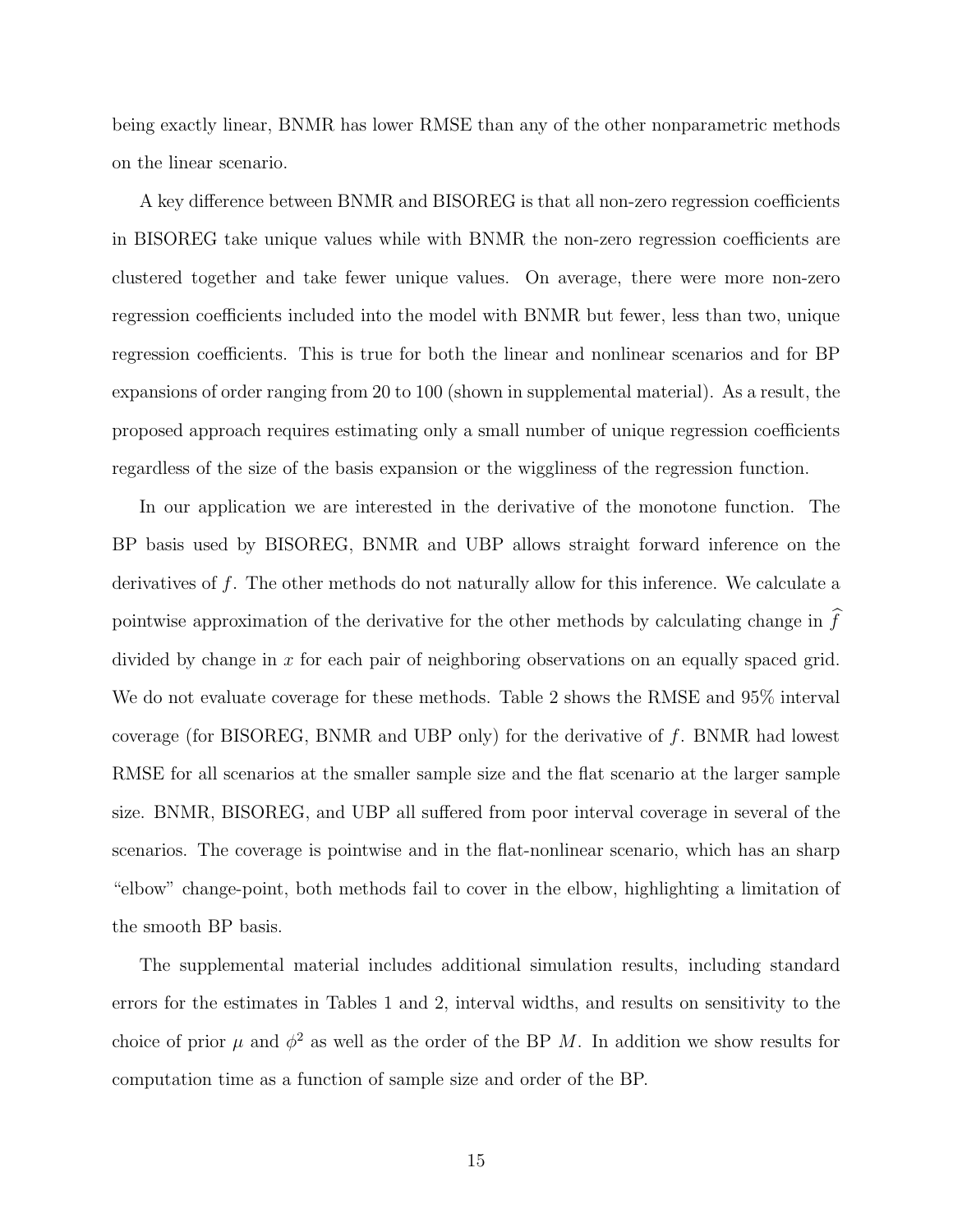## 4 Analysis of Real-Time  $PM_{2.5}$  Concentration Inferred from Pressure Drop

## *4.1 Overview of the data analysis*

We use data from 12 samples collected using three MARS devices during four laboratory experiments. These experiments are described in detail by [Tryner](#page-25-0) et al. [\(2019\)](#page-25-0). During each experiment, one of four different types of aerosol—urban PM (NIST SRM 1648A Urban PM), ammonium sulfate  $((NH_4)_2SO_4)$ , Arizona road dust, or match smoke—is nebulized into a controlled chamber containing all three MARS. Each MARS samples  $PM_{2.5}$  onto a new polytetrafluoroethylene (PTFE) filter at a flow rate of 1 L min<sup>-1</sup> for between 7.5 and 13 hours while pressure drop across the filter is recorded every 30 seconds. Each filter is weighed before and after the experiment to measure the total mass of  $PM_{2.5}$  accumulated. A TEOM measures the  $PM_{2.5}$  concentration in the chamber every minute as a previously-validated point of comparison.

We use BNMR to estimate time-resolved  $PM_{2.5}$  concentration using the MARS pressure drop data from the 12 samples. Prior to analysis we removed the first 30 minutes of pressure drop as: 1) there was no  $PM_{2.5}$  in the chamber at that time and 2) the new filter was stretching during that time and a decreasing trend is observed due to the stretching process. We also removed the final five minutes when there was 1) no  $PM_{2.5}$  in the chamber and 2) the sampler was shutting down resulting in spurious noise in the pressure drop function. Then, we fit BNMR to the time-series of measured pressure drop for each sample. From the fitted model we then estimate the scaled first derivative of pressure drop at each time-point for which the TEOM recorded  $PM_{2.5}$  as described in Section [2.4.](#page-10-1) For comparison, we perform the same procedure with BISOREG and UBP. We also estimate pressure drop and the scaled pointwise approximation of the derivative with LOESS, CGAM, and BCGAM. We omit OLS because of obvious nonlinearities in the pressure drop data.

For each method we visualize and compare the performance with respect to estimating the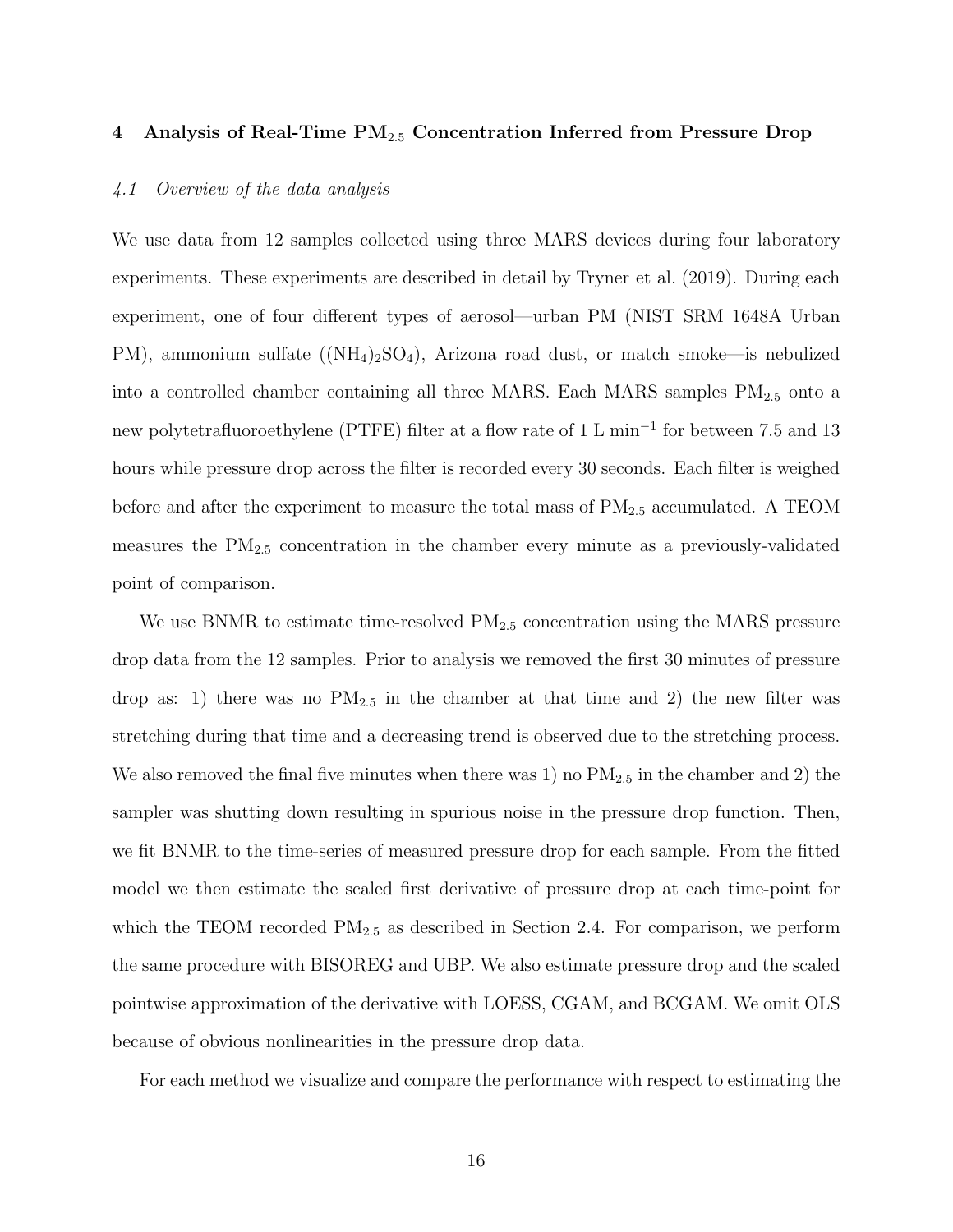pressure drop function and inferring real-time  $PM_{2.5}$  from the scaled derivative of pressure drop. We show results from one of the 12 samples in the main text. The supplemental material includes estimated pressure drop and estimated real-time  $PM_{2.5}$  concentration for all 12 samples.

## *4.2 Estimation of the pressure drop function*

Figure [3](#page-29-0) shows the data and estimates from all six methods for a single sample. Each panel show estimates from a single method along with 0.95 confidence or credible intervals. The fits are near identical visually over most of the range. However, there are differences in the lower tail. BNMR and BISOREG tend to level-off between 0 and 100 minutes. In contrast CGAM and especially BCGAM tend to over-smooth over the same time period.

Comparing UBP to BNMR and BISOREG, which all use a BP basis, highlights an important difference between the constrained methods and the unconstrained method. Specifically, UBP experiences instability in the tails, while BNMR and BISOREG which impose monotonicity and further regulate with a selection prior (BISOREG) or a selection and clustering prior (BNMR), are more stable in the tails.

To formally compare model fit for the pressure drop function we performed five-fold crossvalidation for each sample. Table [3](#page-34-0) shows cross-validation results for all five methods across all 12 samples. LOESS had the lowest cross-validation RMSE at 0.81 followed by UBP at 1.21. Hence, the unconstrained methods provided a better fit then any of the monotone methods. The best performing monotone methods were BISOREG at 1.27 and BNMR 1.29. CGAM and BCGAM had higher RMSEs of 1.47 and 1.96, respectively.

LOESS outperforms the other methods in terms of cross-validation RMSE on the pressure drop function for two reasons. First, LOESS does not impose monotonicity and several of the pressure drop measurements show minor deviations from the largely monotone trend. The small waves result from small fluctuations in the air temperature measured by the device,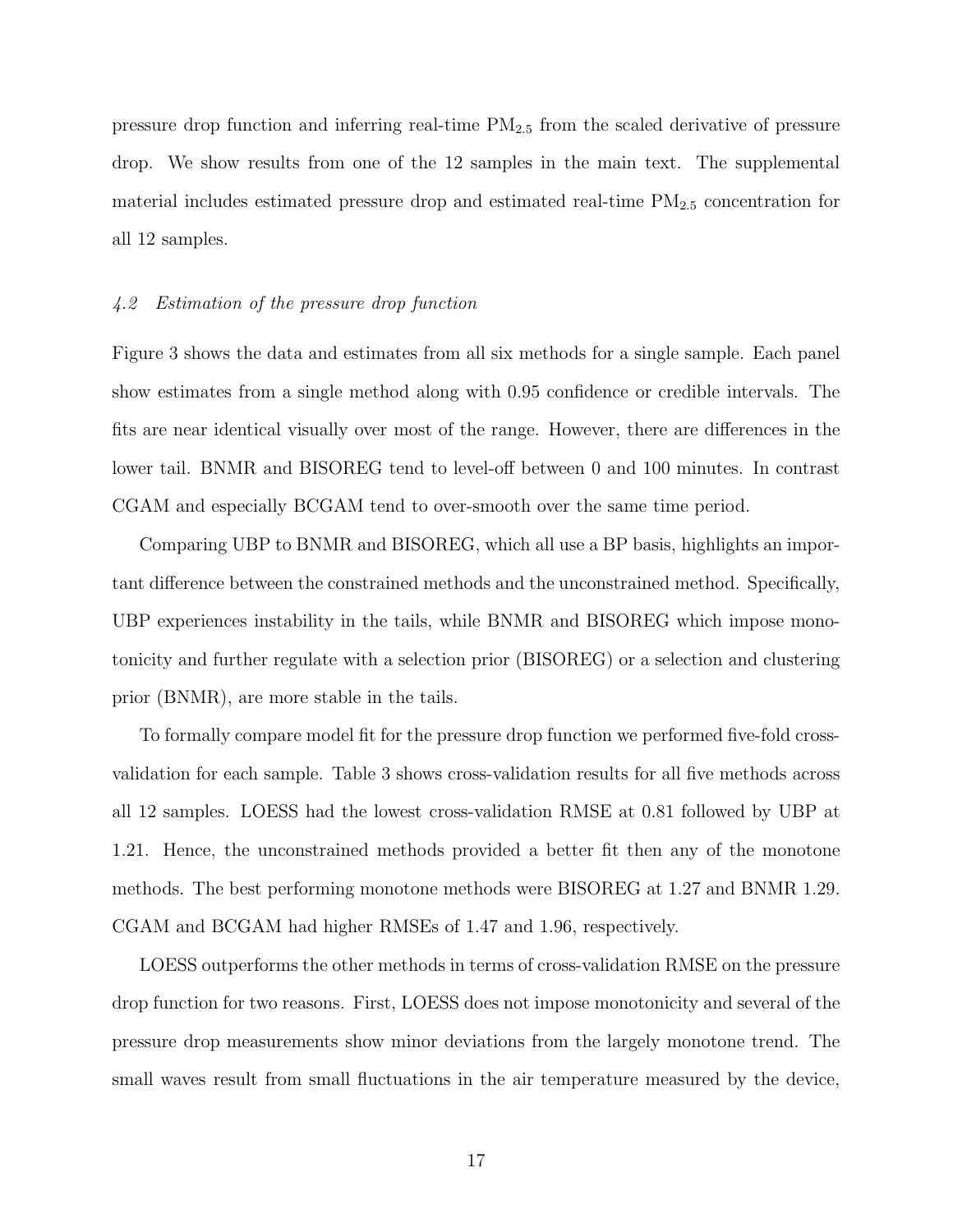which lead to small fluctuations in air density and thus small fluctuations in the mass flow rate through the filter. The second reason that LOESS has lower cross-validation RMSE is that three of samples show sharp change-points in the pressure drop functions (similar to the "elbow" in simulation scenario 4) and LOESS is the only method that did not over-smooth these points (see supplemental Figure 9). UBP can also estimate the non-monotone trend but struggles with the "elbow." However, the non-monotonicity in LOESS and UBP results in negative estimates of aerosol concentration, which are not physically possible.

The monotone methods smooth over the non-monotone areas of the data. This results in valid estimates of  $PM_{2.5}$  because the derivative is always non-negative. It is also consistent with the theoretical framework for measuring time-resolved  $PM_{2.5}$  from pressure drop using MARS as the pressure drop function should be monotone. However, this comes at a cost because the oscillation appears as autocorrelation in the residuals. This is not accounted for in the model as we assume independent and identically distributed residuals and could result in some bias in the intervals but results in a rational estimate of time-resolved  $PM_{2.5}$ .

## *4.3 Inference on time-resolved PM*2.<sup>5</sup> *with the scaled derivative*

Our primary interest is estimating  $PM_{2.5}$  concentration using the scaled first derivative of the estimated pressure drop function. We scale each derivative by the total mass collected on the filter as described in Section [2.4.](#page-10-1) Figure [4](#page-30-0) shows the estimates for the scaled first derivative with both BNMR and BISOREG. For comparison, the  $PM_{2.5}$  concentration measured with the TEOM is included. Both BNMR and BISOREG estimate the larger pattern in  $PM_{2.5}$ concentration but do not fully capture localized features.

To more formally compare the estimates of  $PM_{2.5}$  concentration we regressed the one minute TEOM measurements on the estimated concentrations at those same time points obtained using each method (Table 3). The mean  $R^2$  across all 12 samples was 0.75 with BNMR and BISOREG. Hence, these two approaches provide similar estimates of real-time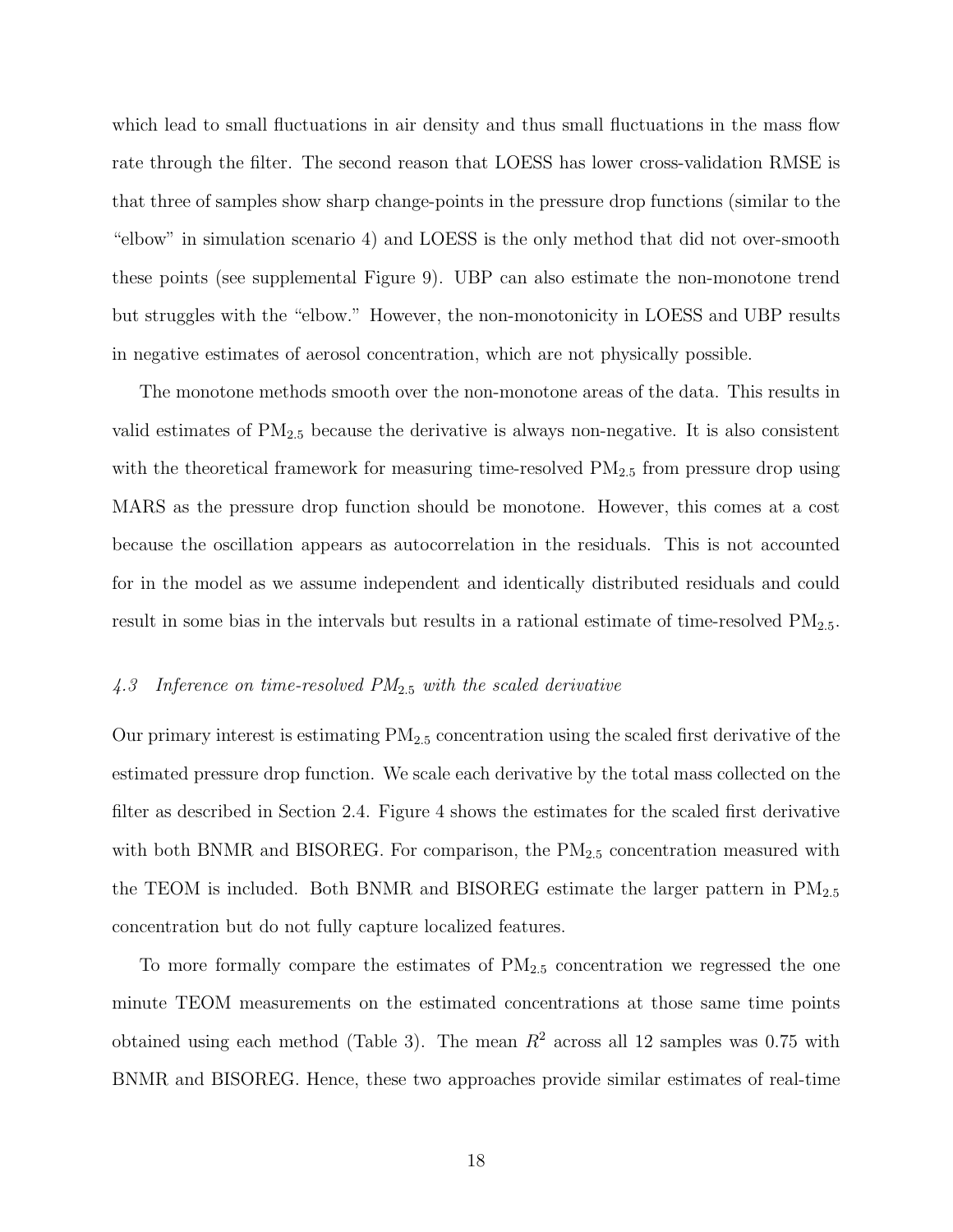concentration.

Estimates of  $PM_{2.5}$  from the other methods (BCGAM, CGAM, LOESS, and UBP) are presented in the supplement. All of these methods are being used beyond their original intention and suffer from shortcomings when estimating the derivative of a function. BCGAM and CGAM use a quadratic spline and result in piecewise linear derivatives which are not suitable to estimate the time-resolved  $PM_{2.5}$ . LOESS and UBP are non-monotone and result in negative estimates of  $PM_{2.5}$  over some time segments. In addition, BCGAM, CGAM, and LOESS do not allow for the straight forward inference. When comparing to estimated  $PM_{2.5}$ from these methods to the measurements from the TEOM, LOESS was the best performing method with an  $R^2$  of 0.81 despite having negative estimates of  $PM_{2.5}$  for a substantial period of time. The other approaches had higher  $R^2$  ranging from 0.57 to 0.72.

## *4.4 Posterior visualization and MCMC performance*

To better illustrate how BNMR works and compare the variable selection and clustering approach of BNMR to the variable selection only approach of BISOREG, we show the basis functions used in one sample in Figure [1.](#page-27-2) Panel [1a](#page-27-0) shows the BP basis of order 50 as used in the simulation and data analysis. Panel [1b](#page-27-1) shows the transformed BP basis BA<sup>−</sup><sup>1</sup> as described in Section [2.1.](#page-4-1) We estimated the posterior mode subset of basis functions used with BNMR and BISOREG. Panel [1c](#page-27-3) shows the posterior mode subset of basis functions included into the model with BISOREG. This is a subset of the full basis expansion shown in Panel [1b.](#page-27-1) Panel [1d](#page-27-4) shows the posterior mode combination of basis functions used by BNMR. This includes and intercept and three additional combination basis functions. Each combination basis function is a cluster of one to three of the original transformed basis function in Panel [1b.](#page-27-1) BISOREG uses an intercept and nine additional basis functions. As a result only three unique non-zero slope parameters are estimated with BNMR compared to the nine used by BISOREG. The posterior mode basis functions are shown for all 12 samples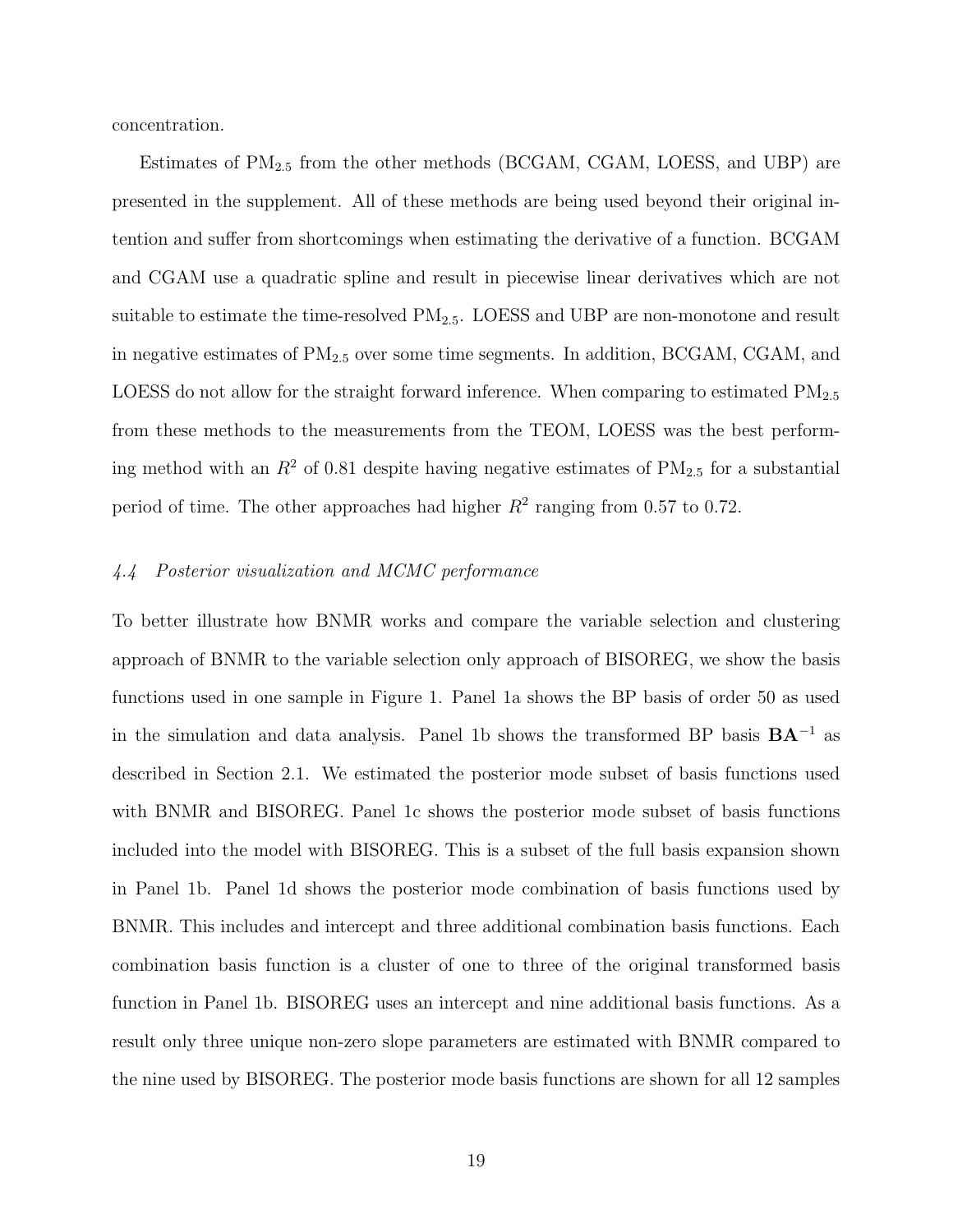in supplemental material. BNMR uses between three and five combination basis function at its posterior mode with each combination basis function being a cluster of one to five of the original basis functions.

Finally, we compare the MCMC performance of BNMR and BISOREG which both use the same BP basis but have different priors and MCMC approaches. Supplemental Table 5 shows the mean effective sample size and autocorrelation in the posterior sample of f. BNMR had a larger average effective sample size than BISOREG (1164 verse 1066 from a posterior sample of 5000 after thinning by 10 from an original sample of 50000) and had lower autocorrelation at lag 1 (0.273 verse 0.375). In part, this efficiency gain can be attributed to the clustering which results in a smaller number of unique regression coefficients being sampled from a truncated multivariate normal distribution. However, there are numerous other differences in the priors and algorithms that likely also contribute to differences in efficiency.

## 5 Discussion

We propose BNMR to estimate a smooth monotone regression function. Our method is motivated by data generated from the MARS aerosol monitor. This affordable monitor measures the pressure drop across a filter. As particles accumulate on the filter the pressure drop increases. The time-resolved  $PM_{2.5}$  concentration is inferred from the first derivative of pressure drop scaled by the total mass collected on the filter. Hence, our objective is to estimate a smooth monotone function and make inference on the scaled derivative of that function.

Our proposed approach uses a BP expansion with a Dirichlet process prior that performs both variable selection and clustering on the regression coefficients for the basis expansion. This formulation enables flexible monotone regression while allowing the model to be null when there is no association between predictor and outcome and allowing the function to be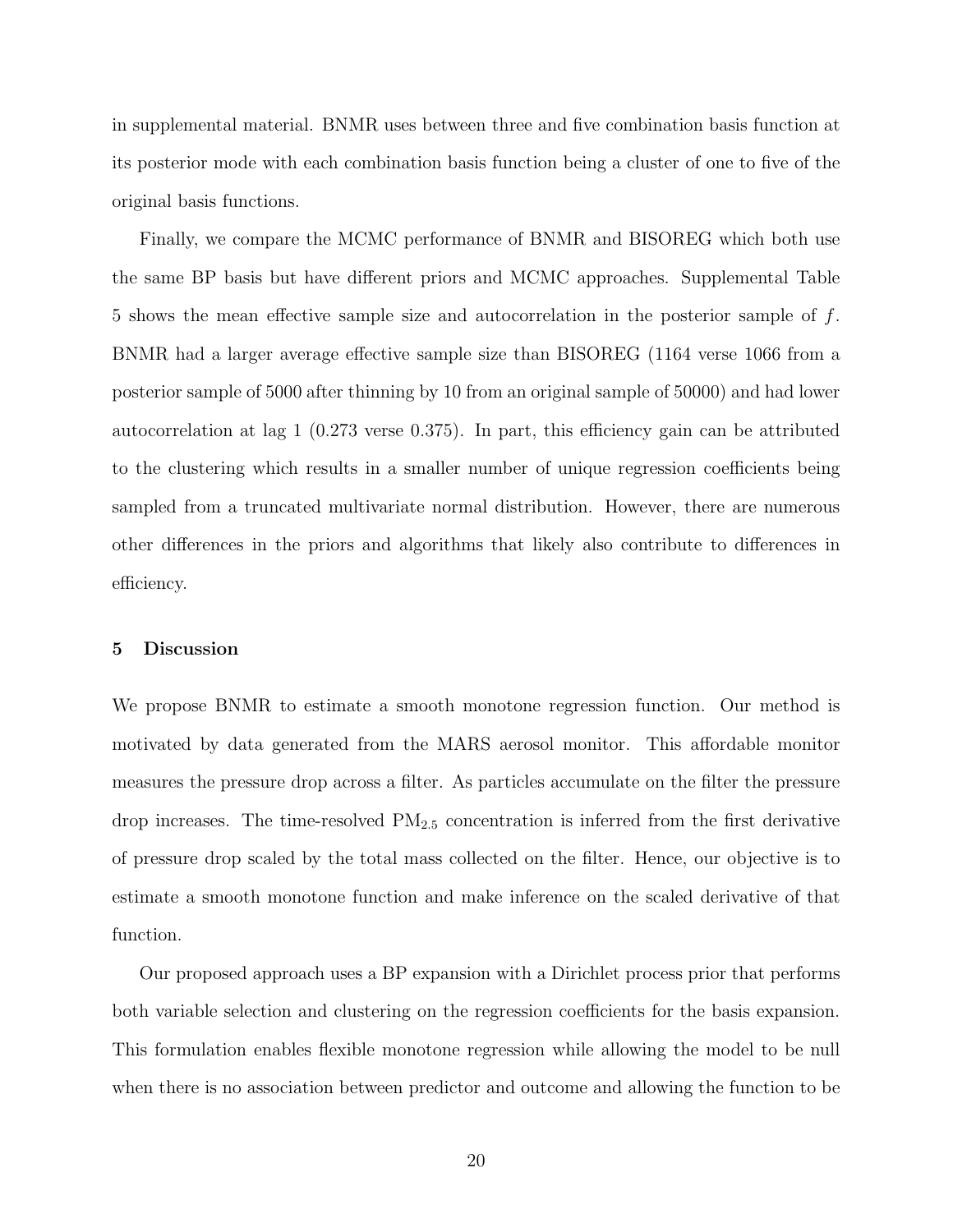linear when there is no evidence of nonlinearity. Further, we can make coherent, closed-form inference on not only the function being estimated but the derivatives of that function and the scaled derivative of the function.

Our simulation study showed that BNMR performs similarly to other approaches for smooth nonlinear functions but offers improved inference at smaller sample sizes and when the true function is linear. By both clustering and selecting basis functions, BNMR is selftuning and results in a smaller parameter space than methods that use variable selection alone.

Our proposed method builds on a substantial body of research on statistical methods to measure or estimate exposure to  $PM_{2.5}$ , PM components, other environmental pollutants. This includes methods to infer exposures from existing monitoring networks, deployment of networks of portable devices, smartphones, and personal monitors [\(Calder](#page-21-7), [2008;](#page-21-7) [Rundel et al.](#page-24-9), [2015](#page-24-9); [Das and Ghosal, 2017](#page-22-9); [Huang et al., 2018](#page-23-9); [Finazzi and Paci, 2019\)](#page-22-10).

#### Supplemental Material

The supplemental material includes replicates of Figures [1,](#page-27-2) [3,](#page-29-0) and [4](#page-30-0) for all 12 runs. It also includes additional simulation results and information on computation time and efficiency. The methods can be implemented with the R package bnmr available at [github.com/AnderWilson/bnmr.](#page-0-0) Data available on request from the authors.

#### Acknowledgement

This work was supported by the U.S. National Aeronautics and Space Administration and the Robert Wood Johnson Foundation through the Earth and Space Air Prize and by the U.S. Centers for Disease Control, National Institute for Occupational Safety and Health (OH010662 and OH011598).

This work utilized the RMACC Summit supercomputer, which is supported by the Na-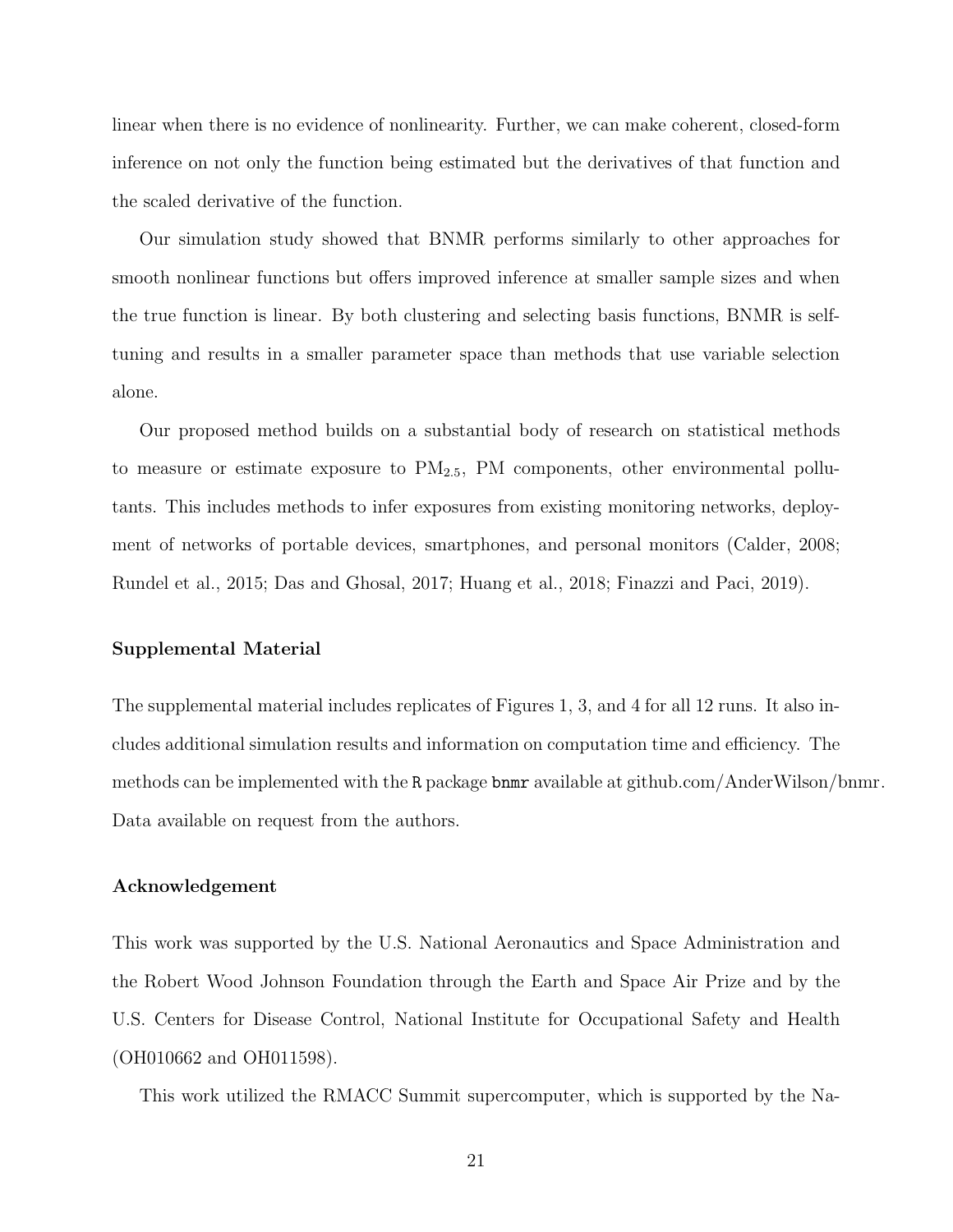tional Science Foundation (awards ACI-1532235 and ACI-1532236), the University of Colorado Boulder and Colorado State University. The RMACC Summit supercomputer is a joint effort of the University of Colorado Boulder and Colorado State University.

## References

- <span id="page-21-5"></span>Blackwell, D. and MacQueen, J. B. (1973). Ferguson Distributions Via Polya Urn Schemes Author. *The Annals of Statistics*, 1(2):353–355.
- <span id="page-21-0"></span>Brunk, H. D. (1955). Maximum Likelihood Estimates of Monotone Parameters. *The Annals of Mathematical Statistics*, 26(4):607–616.
- <span id="page-21-6"></span>Bush, C. A. and MacEachern, S. N. (1996). A Semiparametric Bayesian Model for Randomised Block Designs. *Biometrika*, 83(2):275–285.
- <span id="page-21-7"></span>Calder, C. A. (2008). A dynamic process convolution approach to modeling ambient particulate matter concentrations. *Environmetrics*, 19(1):39–48.
- <span id="page-21-3"></span>Canale, A., Durante, D., and Dunson, D. B. (2018). Convex mixture regression for quantitative risk assessment. *Biometrics*, 74(4):1331–1340.
- <span id="page-21-4"></span>Cassese, A., Zhu, W., Guindani, M., and Vannucci, M. (2019). A Bayesian nonparametric spiked process prior for dynamic model selection. *Bayesian Analysis*, 14(2):553–572.
- <span id="page-21-2"></span>Chang, I.-S., Chien, L.-C., Hsiung, C. A., Wen, C.-C., and Wu, Y.-J. (2007). Shape restricted regression with random Bernstein polynomials. In *Complex Datasets and Inverse Problems*, volume 54 of *Institute of Mathematical Statistics Lecture Notes - Monograph Series*, pages 187–202. Institute of Mathematical Statistics, Beachwood, Ohio, USA.
- <span id="page-21-1"></span>Chang, I.-S., Hsiung, C. A., Wu, Y.-J., and Yang, C.-C. (2005). Bayesian Survival Analysis Using Bernstein Polynomials. *Scandinavian Journal of Statistics*, 32(3):447–466.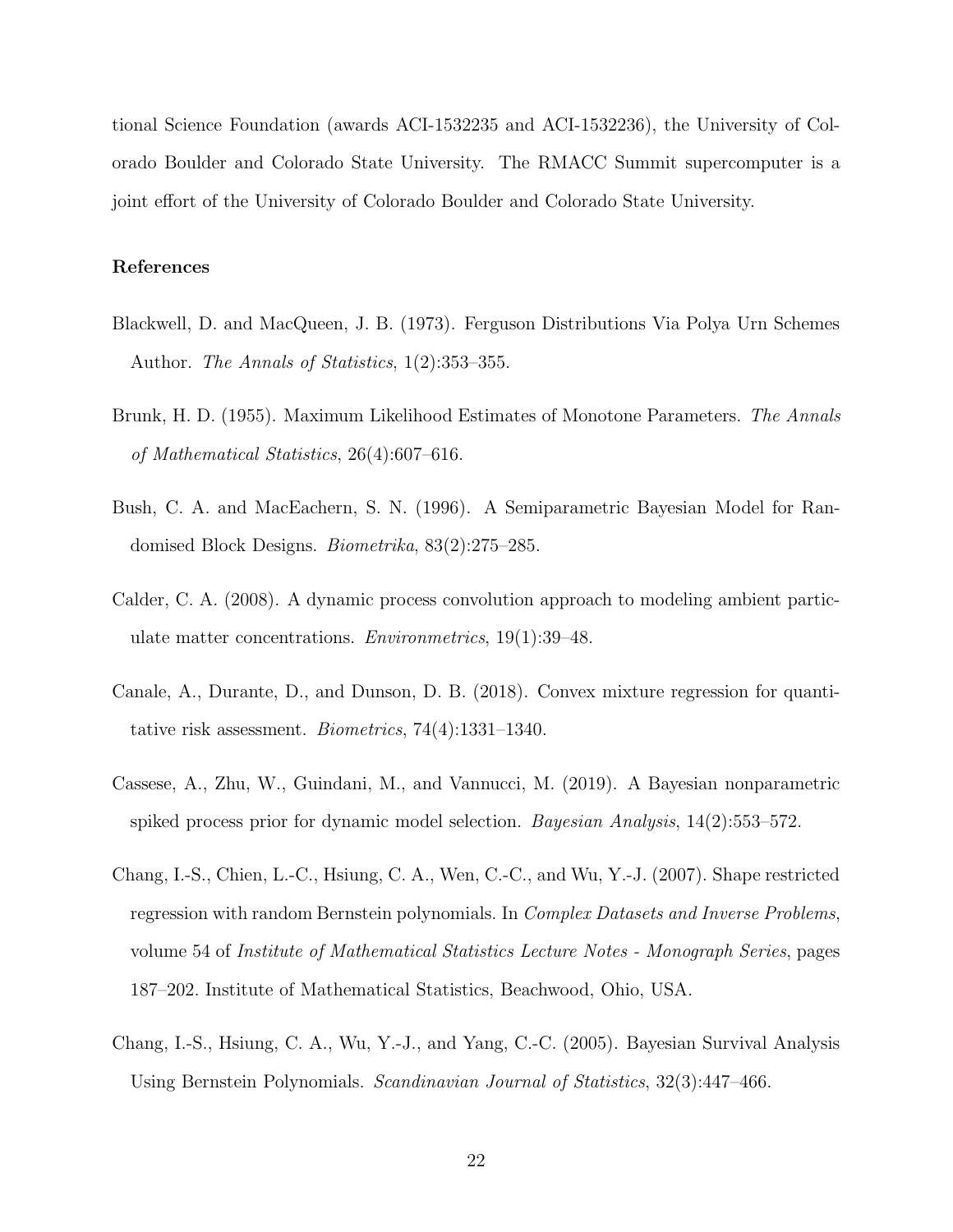- <span id="page-22-6"></span>Crainiceanu, C., Ruppert, D., and Wand, M. P. (2005). Bayesian Analysis for Penalized Spline Regression Using WinBUGS. *Journal of Statistical Software*, 14(14).
- <span id="page-22-8"></span>Curtis, S. M. (2018). bisoreg: Bayesian Isotonic Regression with Bernstein Polynomials.
- <span id="page-22-1"></span>Curtis, S. M. and Ghosh, S. K. (2011). A variable selection approach to monotonic regression with Bernstein polynomials. *Journal of Applied Statistics*, 38(5):961–976.
- <span id="page-22-9"></span>Das, P. and Ghosal, S. (2017). Analyzing ozone concentration by Bayesian spatio-temporal quantile regression. *Environmetrics*, 28(4):e2443.
- <span id="page-22-7"></span>de Boor, C. (1978). *A practical guide to splines*. Springer-Verlag, New York.
- <span id="page-22-4"></span>Dias, R. and Gamerman, D. (2002). A Bayesian Approach to Hybrid Splines Non-Parametric Regression. *Journal of Statistical Computation and Simulation*, 72(4):285–297.
- <span id="page-22-5"></span>Dias, R. and Garcia, N. L. (2007). Consistent estimator for basis selection based on a proxy of the KullbackLeibler distance. *Journal of Econometrics*, 141(1):167–178.
- <span id="page-22-2"></span>Ding, J. and Zhang, Z. (2016). Bayesian regression on non-parametric mixed-effect models with shape-restricted Bernstein polynomials. *Journal of Applied Statistics*, 43(14):2524– 2537.
- <span id="page-22-0"></span>Dobroski, H., Tuchman, D. P., and Vinson, R. P. (1997). Differential Pressure as a Means of Estimating Respirable Dust Mass on Collection Filters. *Applied Occupational and Environmental Hygiene*, 12(12):1047–1051.
- <span id="page-22-3"></span>Escobar, M. D. and West, M. (1995). Bayesian Density Estimation and Inference Using Mixtures. *Journal of the American Statistical Association*, 90(430):577–588.
- <span id="page-22-10"></span>Finazzi, F. and Paci, L. (2019). Quantifying personal exposure to air pollution from smartphone-based location data. *Biometrics*, (July 2018):1356–1366.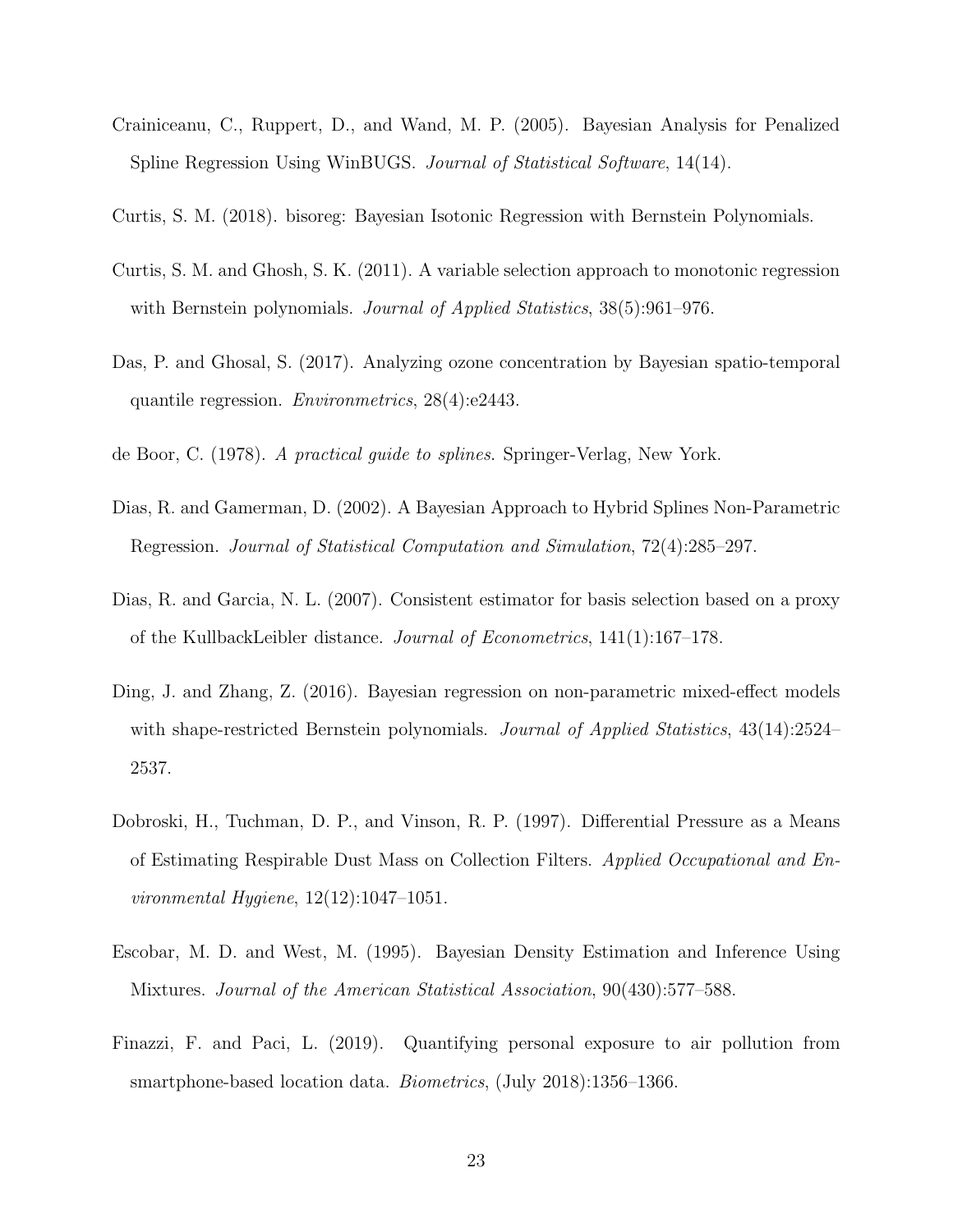- <span id="page-23-5"></span>Herring, A. H. (2010). Nonparametric Bayes Shrinkage for Assessing Exposures to Mixtures Subject to Limits of Detection. *Epidemiology*, 21(Supplement):S71–S76.
- <span id="page-23-0"></span>Hildreth, C. (1954). Point Estimates of Ordinates of Concave Functions. *Journal of the American Statistical Association*, 49(267):598–619.
- <span id="page-23-9"></span>Huang, G., Chen, L.-J., Hwang, W.-H., Tzeng, S., and Huang, H.-C. (2018). Real-time PM 2.5 mapping and anomaly detection from AirBoxes in Taiwan. *Environmetrics*, 29(8):e2537.
- <span id="page-23-7"></span>Li, Y. and Ghosh, S. K. (2015). Efficient Sampling Methods for Truncated Multivariate Normal and Student- t Distributions Subject to Linear Inequality Constraints. *Journal of Statistical Theory and Practice*, 9(4):712–732.
- <span id="page-23-6"></span>Liu, F., Wang, C., and Liu, P. (2015). A Semi-parametric Bayesian Approach for Differential Expression Analysis of RNA-seq Data. *Journal of Agricultural, Biological, and Environmental Statistics*, 20(4):555–576.
- <span id="page-23-1"></span>Mammen, E. (1991). Estimating a Smooth Monotone Regression Function. *The Annals of Statistics*, 19(2):724–740.
- <span id="page-23-2"></span>Mammen, E., Marron, J. S., Turlach, B. A., and Wand, M. P. (2001). A General Projection Framework for Constrained Smoothing. *Statistical Science*, 16(3):232–248.
- <span id="page-23-8"></span>Mclain, A. C. and Ghosh, S. K. (2009). Estimation of Time Transformation Models with Bernstein Polynomials.
- <span id="page-23-3"></span>Meyer, M. C. (2008). Inference using shape-restricted regression splines. *The Annals of Applied Statistics*, 2(3):1013–1033.
- <span id="page-23-4"></span>Meyer, M. C. (2012). Constrained penalized splines. *Canadian Journal of Statistics*,  $40(1):190-206.$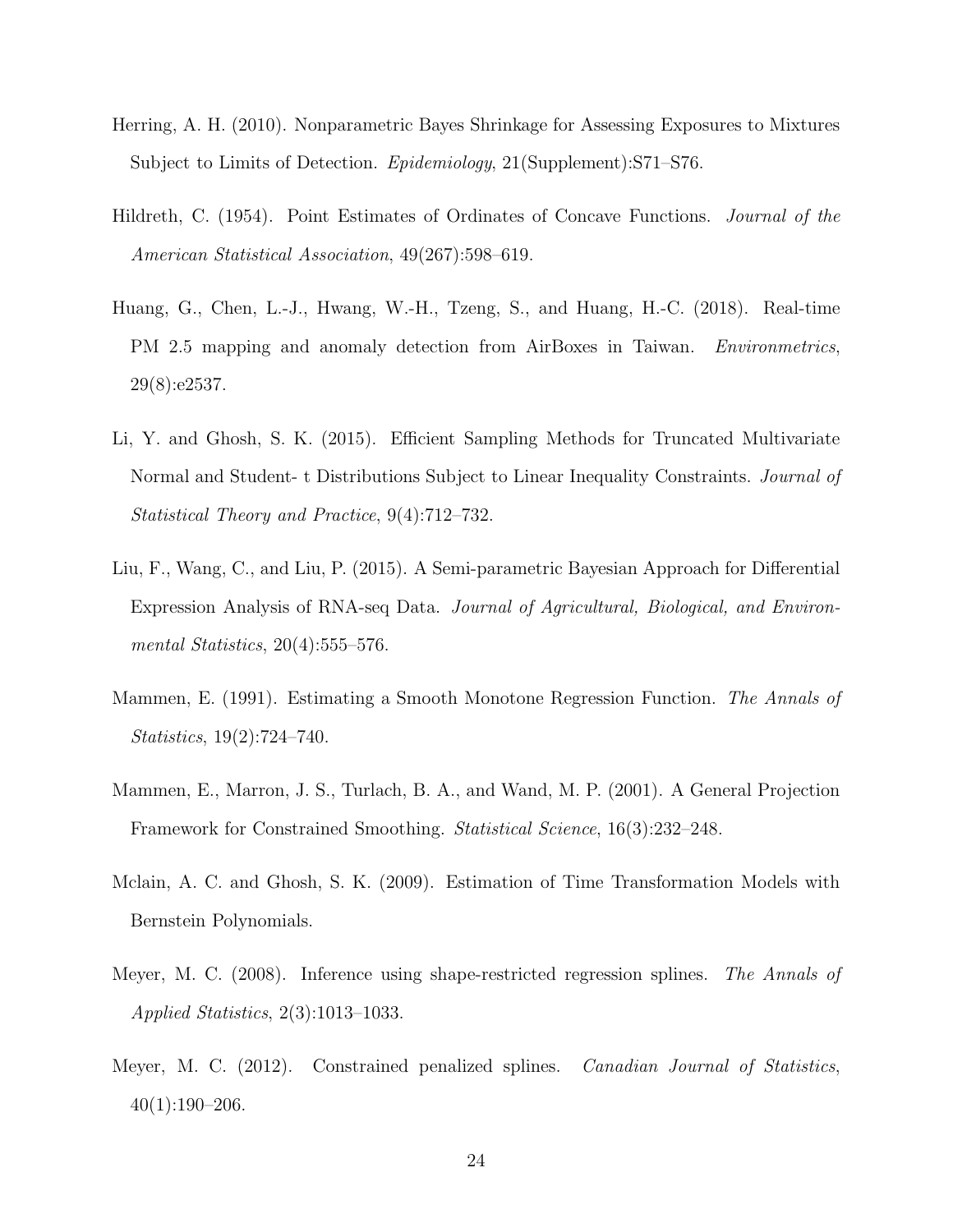- <span id="page-24-5"></span>Meyer, M. C. (2013). Semi-parametric additive constrained regression. *Journal of Nonparametric Statistics*, 25(3):715–730.
- <span id="page-24-2"></span>Meyer, M. C., Hackstadt, A. J., and Hoeting, J. A. (2011). Bayesian estimation and inference for generalised partial linear models using shape-restricted splines. *Journal of Nonparametric Statistics*, 23(4):867–884.
- <span id="page-24-6"></span>Meyer, M. C. and Liao, X. (2018). cgam: Constrained Generalized Additive Model.
- <span id="page-24-4"></span>Neelon, B. and Dunson, D. B. (2004). Bayesian isotonic regression and trend analysis. *Biometrics*, 60(2):398–406.
- <span id="page-24-0"></span>Novick, V., Monson, P., and Ellison, P. (1992). The effect of solid particle mass loading on the pressure drop of HEPA filters. *Journal of Aerosol Science*, 23(6):657–665.
- <span id="page-24-7"></span>Oliva-Aviles, C. and Meyer, M. C. (2018). bcgam: Bayesian Constrained Generalised Linear Models.
- <span id="page-24-3"></span>Powell, H., Lee, D., and Bowman, A. (2012). Estimating constrained concentration-response functions between air pollution and health. *Environmetrics*, 23(3):228–237.
- <span id="page-24-1"></span>Ramsay, J. O. (1988). Monotone Regression Splines in Action. *Statistical Science*, 3(4):425– 441.
- <span id="page-24-9"></span>Rundel, C. W., Schliep, E. M., Gelfand, A. E., and Holland, D. M. (2015). A data fusion approach for spatial analysis of speciated PM 2.5 across time. *Environmetrics*, 26(8):515– 525.
- <span id="page-24-8"></span>Spiegelhalter, D. J., Best, N. G., Carlin, B. P., and Van Der Linde, A. (2002). Bayesian measures of model complexity and fit. *Journal of the Royal Statistical Society: Series B*, 64(4):583–616.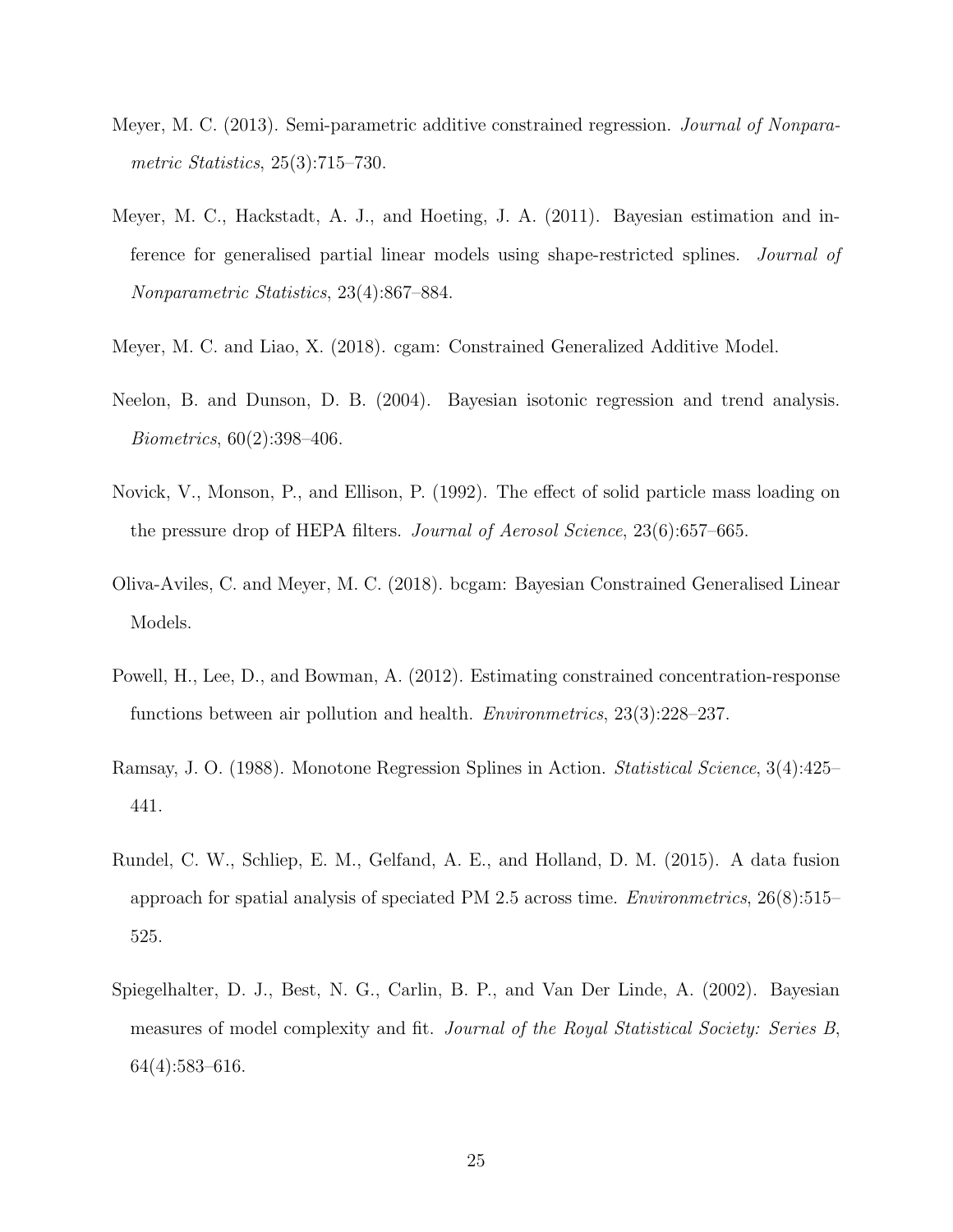- <span id="page-25-0"></span>Tryner, J., Quinn, C., Windom, B. C., and Volckens, J. (2019). Design and evaluation of a portable PM 2.5 monitor featuring a low-cost sensor in line with an active filter sampler. *Environmental Science: Processes & Impacts*, 21(8):1403–1415.
- <span id="page-25-1"></span>Volckens, J., Quinn, C., Leith, D., Mehaffy, J., Henry, C. S., and Miller-Lionberg, D. (2017). Development and evaluation of an ultrasonic personal aerosol sampler. *Indoor Air*, 27(2):409–416.
- <span id="page-25-3"></span>Wang, J. and Ghosh, S. (2011). Shape Restricted Nonparametric Regression Based on Multivariate Bernstein Polynomials. Technical report, North Carolina State University Department of Statistics, Raleigh, NC.
- <span id="page-25-2"></span>Wang, X. and Li, F. (2008). Isotonic smoothing spline regression. *Journal of Computational and Graphical Statistics*, 17(1):21–37.
- <span id="page-25-5"></span>West, M., Müller, P. M., and Escobar, M. D. (1994). Hierarchical priors and mixture models, with application in regression and density estimation. In Freeman, P. and Smith, A. F., editors, *Aspects of Uncertainty: A Tribute to D.V. Lindley*, pages 363–386. Wiley Series in Probability and Statistics.
- <span id="page-25-4"></span>Wilson, A., Rappold, A. G., Neas, L. M., and Reich, B. J. (2014). Modeling the effect of temperature on ozone-related mortality. *The Annals of Applied Statistics*, 8(3):1728–1749.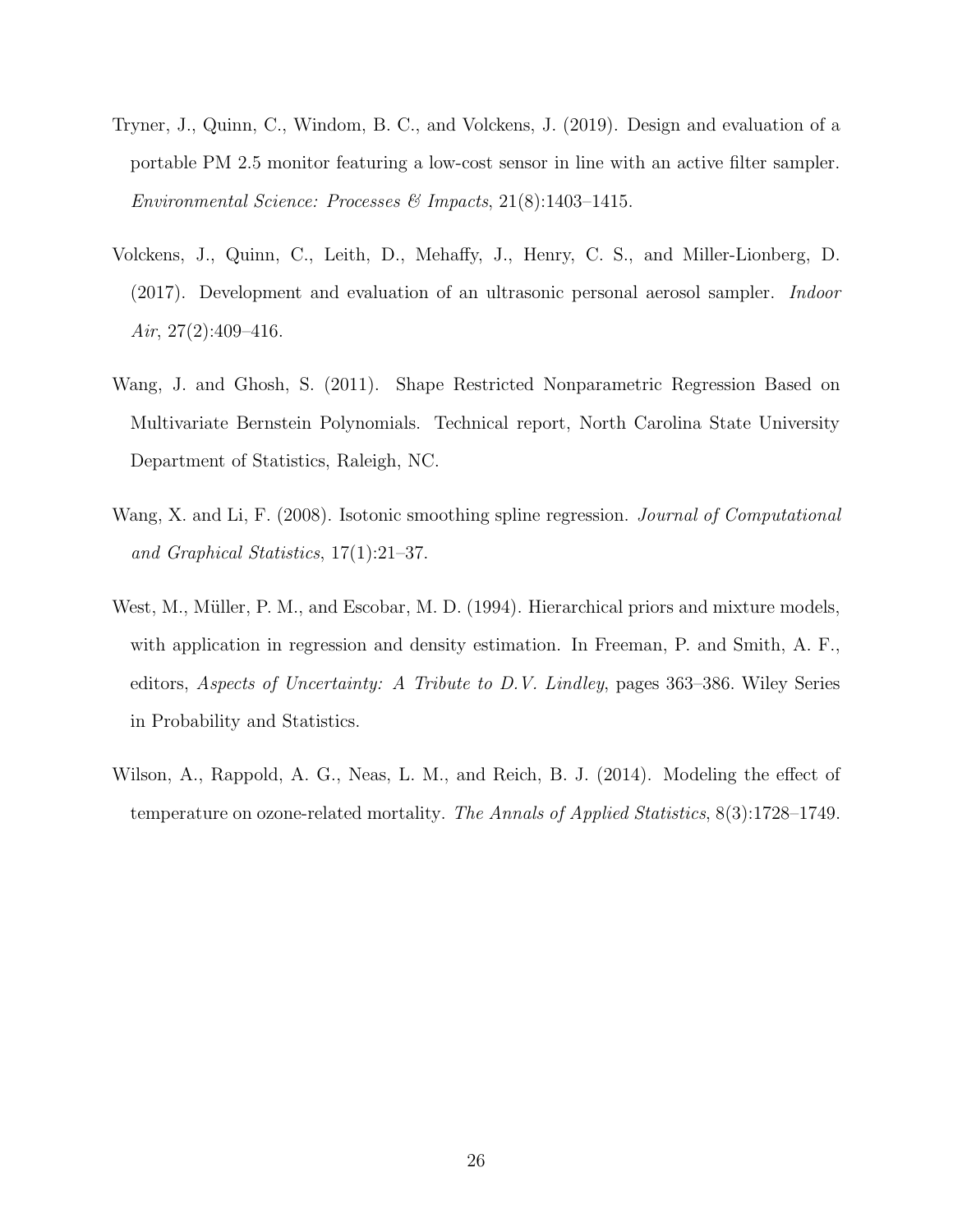## List of Figures

| $\mathbf{1}$ | Various representations of the Bernstein polynomial (BP) basis functions.                  |    |
|--------------|--------------------------------------------------------------------------------------------|----|
|              | Panel 1a shows the 51 BP basis functions of order $M = 50 \ (\Psi(x, M))$ . Panel 1b       |    |
|              | shows the transformed BP basis represented as $\Psi(x, M) \mathbf{A}^{-1}$ as described in |    |
|              | 2.1. This transformation is used for both BNMR and BISOREG. Panel 1c                       |    |
|              | shows the posterior mode group of basis functions selected to be included into             |    |
|              | the model with BISOREG. This is a subset of the transformed basis functions                |    |
|              | shown in Panel 1a. Panel 1d shows the posterior model combination of basis                 |    |
|              | functions included with BNMR. This includes the intercept and three basis                  |    |
|              | functions which are each a linear combination of one to three of the basis                 |    |
|              | functions shown in panel 1b and subsequently linear combinations of the ba-                |    |
|              | sis functions shown in Panel 1a. Results from all 12 runs are shown in the                 |    |
|              |                                                                                            | 28 |
| 2            | Simulation results for the number of non-zero regression coefficients (dashed              |    |
|              | line) and the number of unique values of the non-zero regression coefficient               |    |
|              | (solid line) for BISOREG (triangle) and BNMR $(x)$ . The number of unique                  |    |
|              | non-zero values is always equal to the total number of non-zero values in                  |    |
|              |                                                                                            | 29 |
| 3            | Estimated pressure drop from the MARS data for one run. Each panel shows                   |    |
|              | the estimates and 95% intervals for each method separately. Results from all               |    |
|              |                                                                                            | 30 |
| 4            | Estimated $PM_{2.5}$ concentration from the MARS data. Panel 4a shows the                  |    |
|              | posterior mean and 95% interval from BNMR and Panel 4b shows the posterior                 |    |
|              | mean and 95% interval from BISOREG. The dashed line in each panel is the                   |    |
|              | $PM_{2.5}$ concentration measured with the TEOM. Results from all 12 runs are              |    |
|              | shown in the supplemental material. Results with other methods are also                    |    |
|              |                                                                                            | 31 |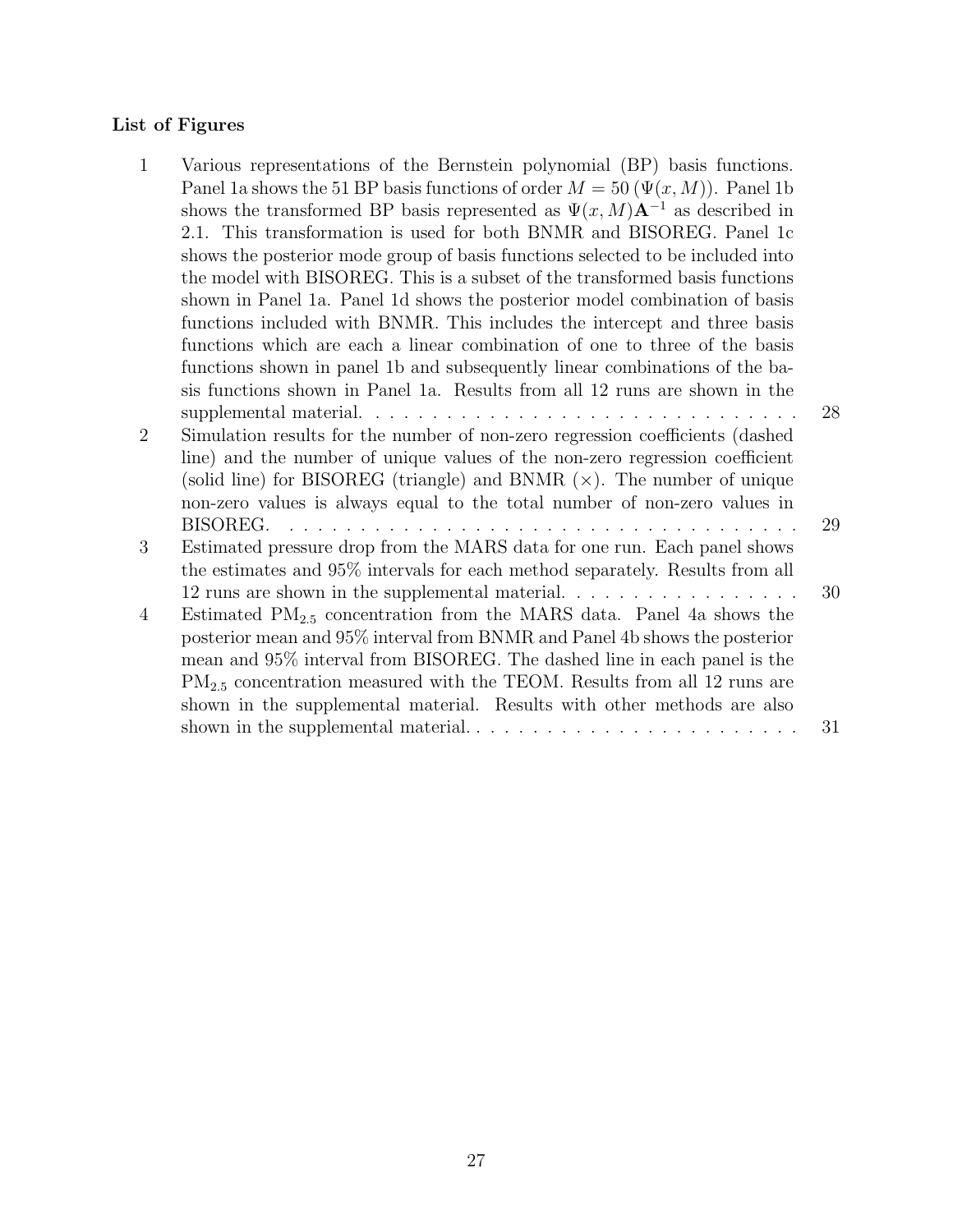<span id="page-27-3"></span><span id="page-27-2"></span><span id="page-27-1"></span><span id="page-27-0"></span>

<span id="page-27-4"></span>(c) Selected transformed Bernstein polynomial basis (d) Linear combination of transformed Bernstein used with BISOREG polynomial basis used with BNMR

Figure 1: Various representations of the Bernstein polynomial (BP) basis functions. Panel [1a](#page-27-0) shows the 51 BP basis functions of order  $M = 50 \ (\Psi(x, M))$ . Panel [1b](#page-27-1) shows the transformed BP basis represented as  $\Psi(x, M)A^{-1}$  as described in [2.1.](#page-4-1) This transformation is used for both BNMR and BISOREG. Panel [1c](#page-27-3) shows the posterior mode group of basis functions selected to be included into the model with BISOREG. This is a subset of the transformed basis functions shown in Panel [1a.](#page-27-0) Panel [1d](#page-27-4) shows the posterior model combination of basis functions included with BNMR. This includes the intercept and three basis functions which are each a linear combination of one to three of the basis functions shown in panel [1b](#page-27-1) and subsequently linear combinations of the basis functions shown in Panel [1a.](#page-27-0) Results from all 12 runs are shown in the supplemental material.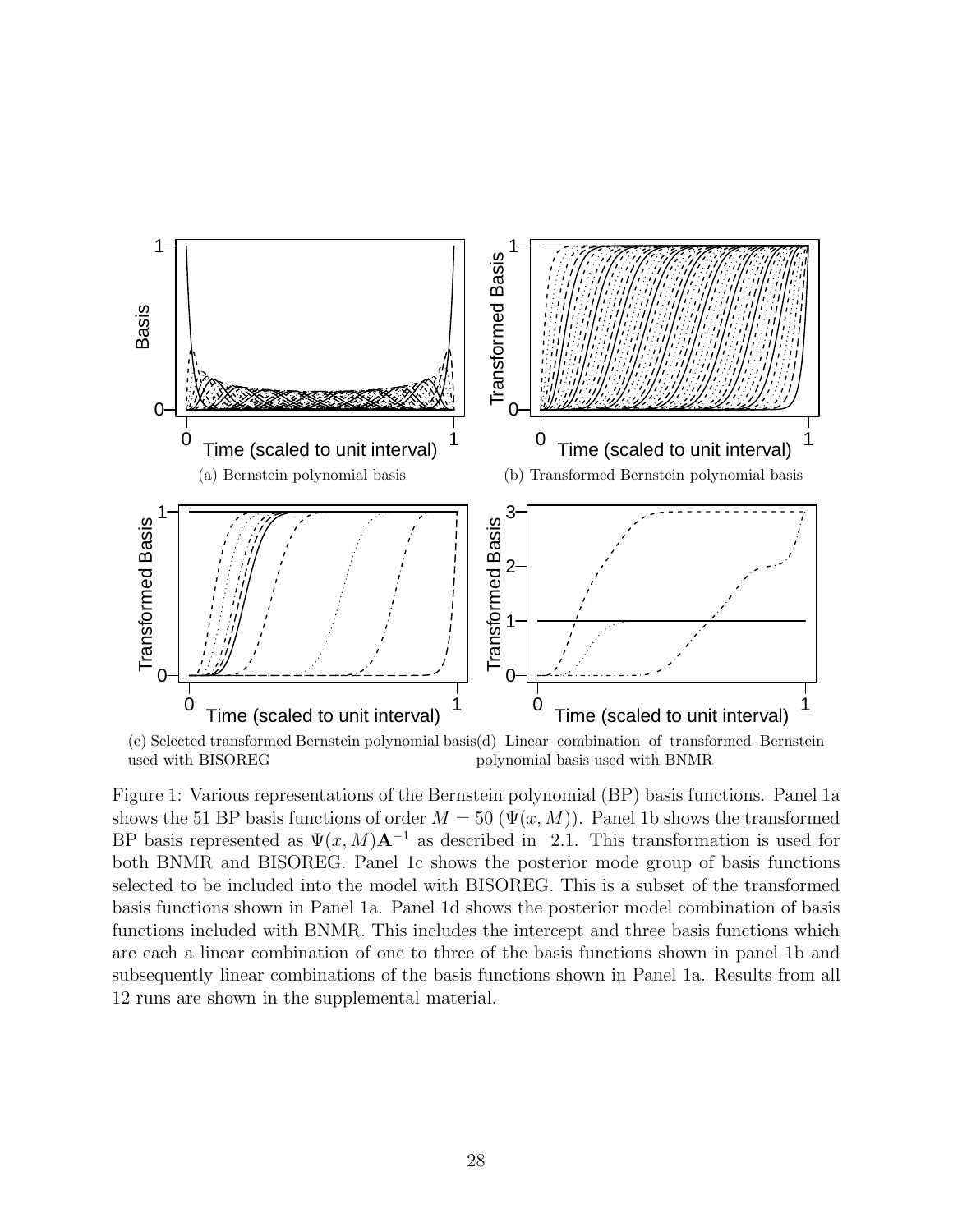<span id="page-28-0"></span>

Figure 2: Simulation results for the number of non-zero regression coefficients (dashed line) and the number of unique values of the non-zero regression coefficient (solid line) for BISOREG (triangle) and BNMR  $(x)$ . The number of unique non-zero values is always equal to the total number of non-zero values in BISOREG.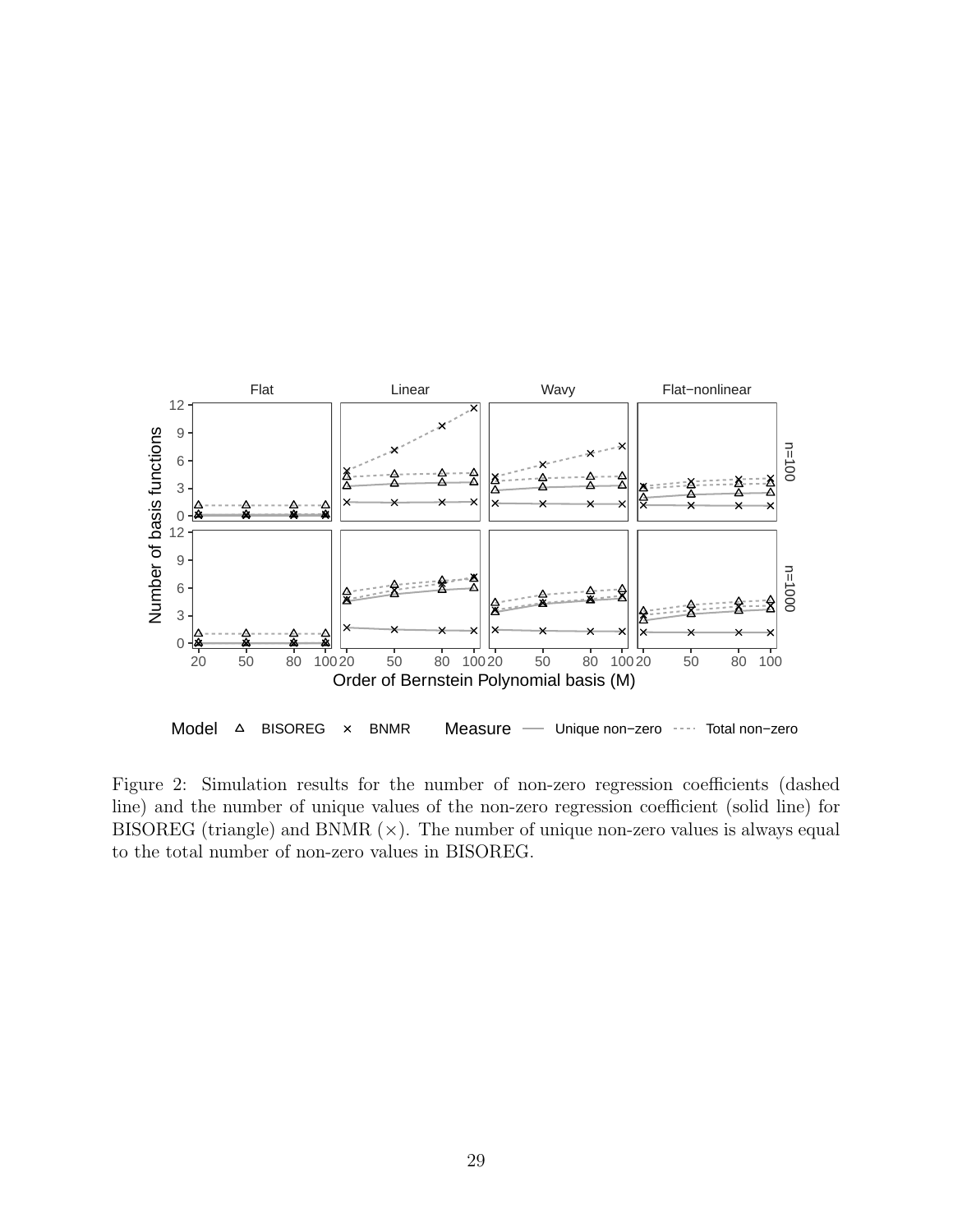<span id="page-29-0"></span>

Figure 3: Estimated pressure drop from the MARS data for one run. Each panel shows the estimates and 95% intervals for each method separately. Results from all 12 runs are shown in the supplemental material.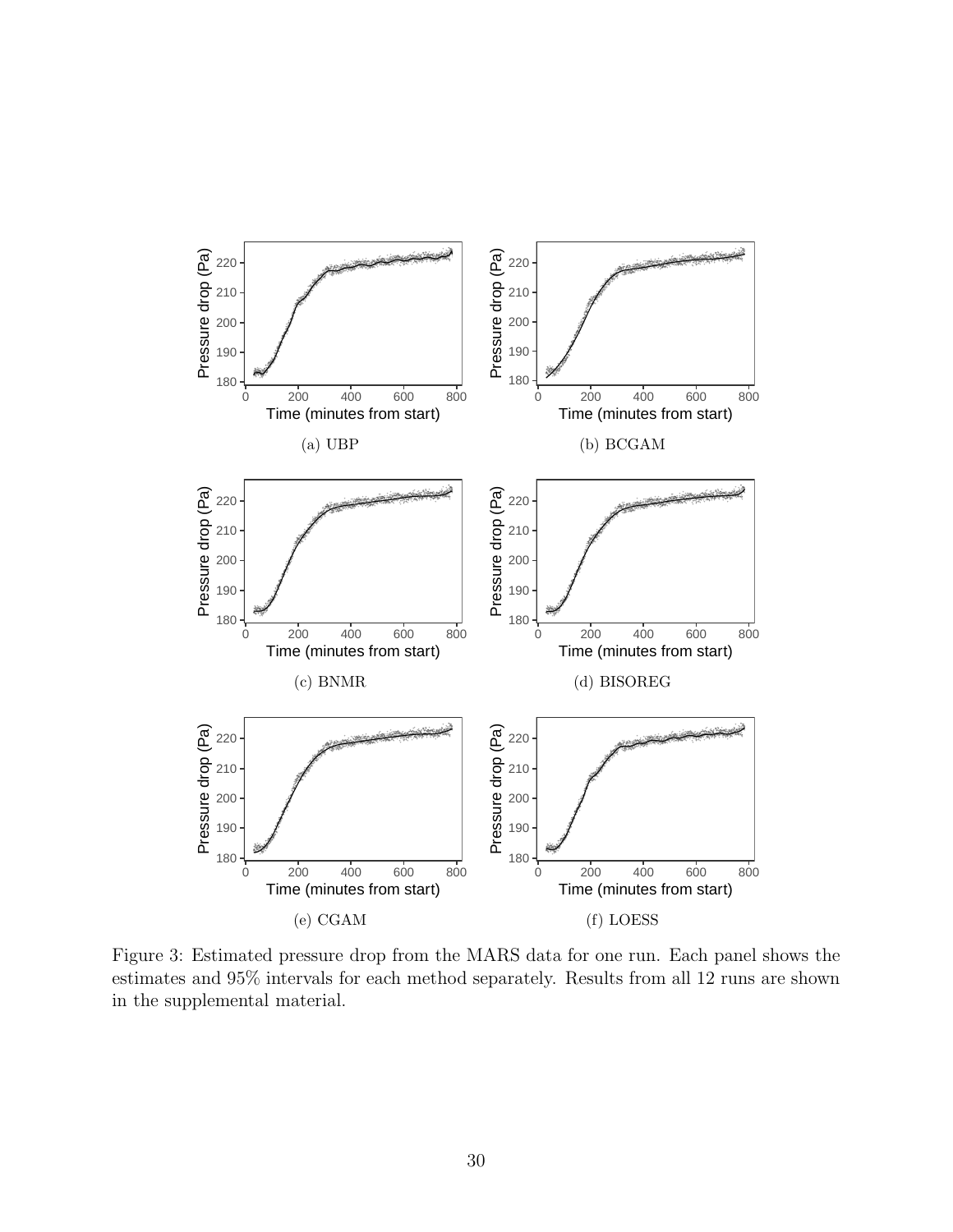<span id="page-30-2"></span><span id="page-30-1"></span><span id="page-30-0"></span>

Figure 4: Estimated PM2.<sup>5</sup> concentration from the MARS data. Panel [4a](#page-30-1) shows the posterior mean and 95% interval from BNMR and Panel [4b](#page-30-2) shows the posterior mean and 95% interval from BISOREG. The dashed line in each panel is the  $PM_{2.5}$  concentration measured with the TEOM. Results from all 12 runs are shown in the supplemental material. Results with other methods are also shown in the supplemental material.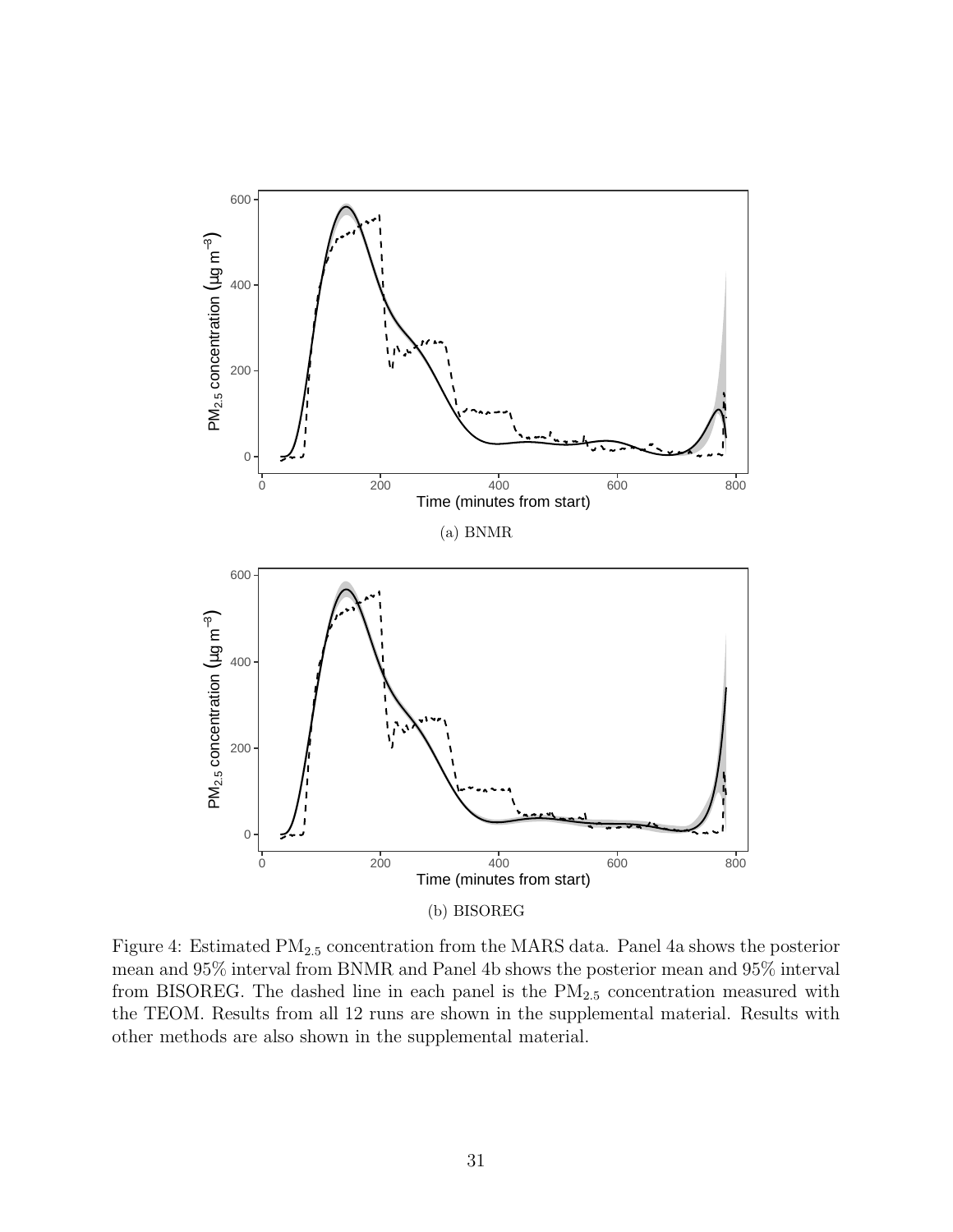## List of Tables

| $\mathbf{1}$ | Simulation results comparing estimation of $f$ with each method. The table            |    |
|--------------|---------------------------------------------------------------------------------------|----|
|              | shows RMSE and 95% interval coverage both evaluated pointwise on a grid               |    |
|              | of 100 evenly spaced points. The columns labeled $Pr(fhat)$ are the posterior         |    |
|              | probability of a flat response or for $OLS$ and $CGAM$ the mean $p$ -value for        |    |
|              | rejecting the null of association. Additional simulation results including stan-      |    |
|              | dard errors for the RMSE and interval widths are included in the supplemental         |    |
|              |                                                                                       | 33 |
| 2            | Simulation results comparing estimation of the derivative $f'$ with each method.      |    |
|              | The table shows RMSE and 95% interval coverage both evaluated pointwise on            |    |
|              | a grid of 100 evenly spaced points. Intervals for the derivative with BCGAM,          |    |
|              | CGAM and LOESS are not available. Additional simulation results includ-               |    |
|              | ing standard errors for the RMSE and interval widths are included in the              |    |
|              |                                                                                       | 34 |
| 3            | Summary of the model fit for each method in the data analysis. The ta-                |    |
|              | ble shows the cross-validation RMSE from the five-fold cross validation. For          |    |
|              | BNMR and BISOREG the table additionally shows the comparison of the                   |    |
|              | scaled derivative to the time-resolved measurement of $PM_{2.5}$ from a TEOM.         |    |
|              | The results show the $R^2$ , intercept, and slope from the regression of the TEOM     |    |
|              | $PM_{2.5}$ on the MARS estimated $PM_{2.5}$ obtained from the estimated first deriva- |    |
|              | tive of pressure drop.                                                                | 35 |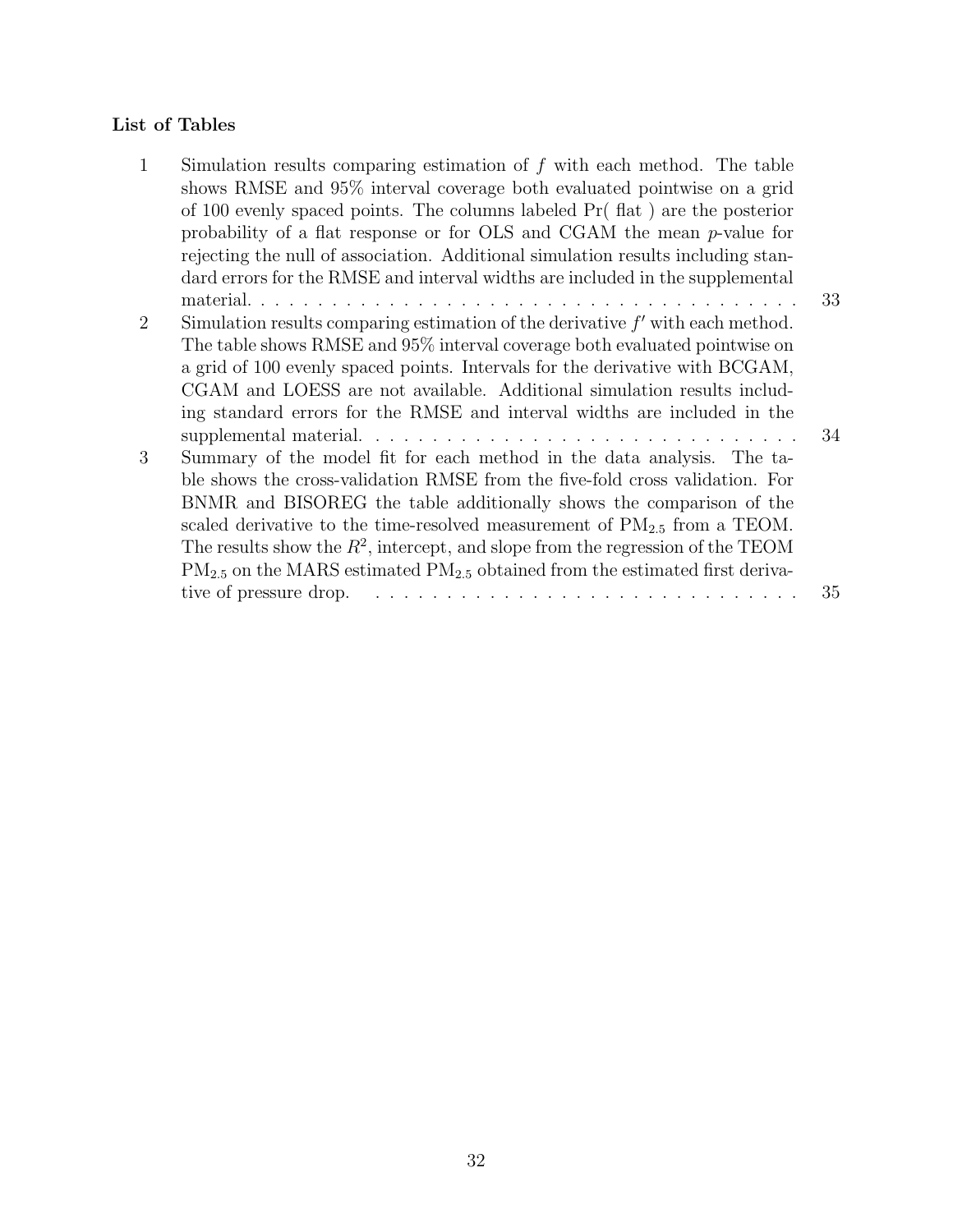<span id="page-32-0"></span>Table 1: Simulation results comparing estimation of  $f$  with each method. The table shows RMSE and 95% interval coverage both evaluated pointwise on a grid of 100 evenly spaced points. The columns labeled Pr( flat ) are the posterior probability of a flat response or for OLS and CGAM the mean p-value for rejecting the null of association. Additional simulation results including standard errors for the RMSE and interval widths are included in the supplemental material.

|                                     | $n = 100$   |          | $n = 1000$           |             |          |          |  |
|-------------------------------------|-------------|----------|----------------------|-------------|----------|----------|--|
| Model                               | <b>RMSE</b> | Coverage | $Pr(f_{\text{lat}})$ | <b>RMSE</b> | Coverage | Pr(fhat) |  |
| Scenario 1: Flat                    |             |          |                      |             |          |          |  |
| <b>BCGAM</b>                        | 2.22        | 0.95     | 0.00                 | 0.65        | 0.96     | 0.00     |  |
| <b>BISOREG</b>                      | 2.19        | 0.97     | $0.86\,$             | $0.61\,$    | 0.97     | 0.95     |  |
| <b>BNMR</b>                         | $2.08\,$    | $0.96\,$ | $0.94\,$             | 0.60        | $0.96\,$ | 0.99     |  |
| CGAM                                | $3.57\,$    | 0.98     | 0.49                 | $1.17\,$    | 0.99     | 0.50     |  |
| <b>LOESS</b>                        | $5.15\,$    | 0.93     | NA                   | 1.61        | $0.95\,$ | NA       |  |
| <b>OLS</b>                          | 3.11        | 0.95     | $0.50\,$             | 0.93        | $0.96\,$ | 0.53     |  |
| <b>UBP</b>                          | 5.23        | 0.93     | $0.00\,$             | 1.60        | $0.95\,$ | 0.00     |  |
| Scenario 2: Linear                  |             |          |                      |             |          |          |  |
| <b>BCGAM</b>                        | 6.42        | 0.84     | $0.00\,$             | $2.58\,$    | $0.84\,$ | 0.00     |  |
| <b>BISOREG</b>                      | $5.99\,$    | 0.96     | $0.00\,$             | 2.42        | 0.95     | 0.00     |  |
| <b>BNMR</b>                         | 4.72        | 0.98     | $0.00\,$             | 2.14        | $0.96\,$ | 0.00     |  |
| <b>CGAM</b>                         | 5.79        | 0.96     | 0.00                 | 2.30        | 0.95     | 0.00     |  |
| <b>LOESS</b>                        | $5.15\,$    | 0.93     | NA                   | 1.61        | $0.95\,$ | NA       |  |
| <b>OLS</b>                          | $3.11\,$    | 0.95     | 0.00                 | 0.93        | $0.96\,$ | 0.00     |  |
| <b>UBP</b>                          | 5.28        | 0.93     | 0.00                 | 1.60        | $0.95\,$ | 0.00     |  |
| Scenario 3:<br>Wavy                 |             |          |                      |             |          |          |  |
| <b>BCGAM</b>                        | 6.57        | 0.84     | 0.00                 | 2.17        | 0.88     | 0.00     |  |
| <b>BISOREG</b>                      | 5.98        | 0.95     | 0.00                 | 2.25        | $0.95\,$ | 0.00     |  |
| <b>BNMR</b>                         | 5.30        | 0.96     | $0.00\,$             | $2.25\,$    | 0.94     | 0.00     |  |
| <b>CGAM</b>                         | 5.67        | $0.96\,$ | $0.00\,$             | $2.15\,$    | $0.96\,$ | 0.00     |  |
| <b>LOESS</b>                        | 6.44        | 0.89     | NA                   | 2.14        | 0.93     | NA       |  |
| <b>OLS</b>                          | 8.02        | 0.56     | $0.00\,$             | 7.22        | $0.19\,$ | 0.00     |  |
| <b>UBP</b>                          | 6.38        | 0.90     | 0.00                 | 2.30        | 0.90     | 0.00     |  |
| $Scenario 4: Flat\text{-}nonlinear$ |             |          |                      |             |          |          |  |
| <b>BCGAM</b>                        | 5.33        | 0.90     | 0.00                 | 1.93        | 0.89     | 0.00     |  |
| <b>BISOREG</b>                      | $5.60\,$    | 0.95     | 0.00                 | 2.12        | $0.96\,$ | 0.00     |  |
| <b>BNMR</b>                         | $4.95\,$    | 0.96     | $0.00\,$             | 1.82        | $0.96\,$ | 0.00     |  |
| CGAM                                | $5.29\,$    | 0.96     | $0.00\,$             | $1.91\,$    | $0.97\,$ | 0.00     |  |
| <b>LOESS</b>                        | 5.70        | 0.91     | NA                   | 1.88        | $0.93\,$ | NA       |  |
| <b>OLS</b>                          | 16.11       | 0.32     | 0.00                 | 16.24       | 0.09     | 0.00     |  |
| <b>UBP</b>                          | 5.42        | 0.93     | 0.00                 | 1.91        | 0.91     | 0.00     |  |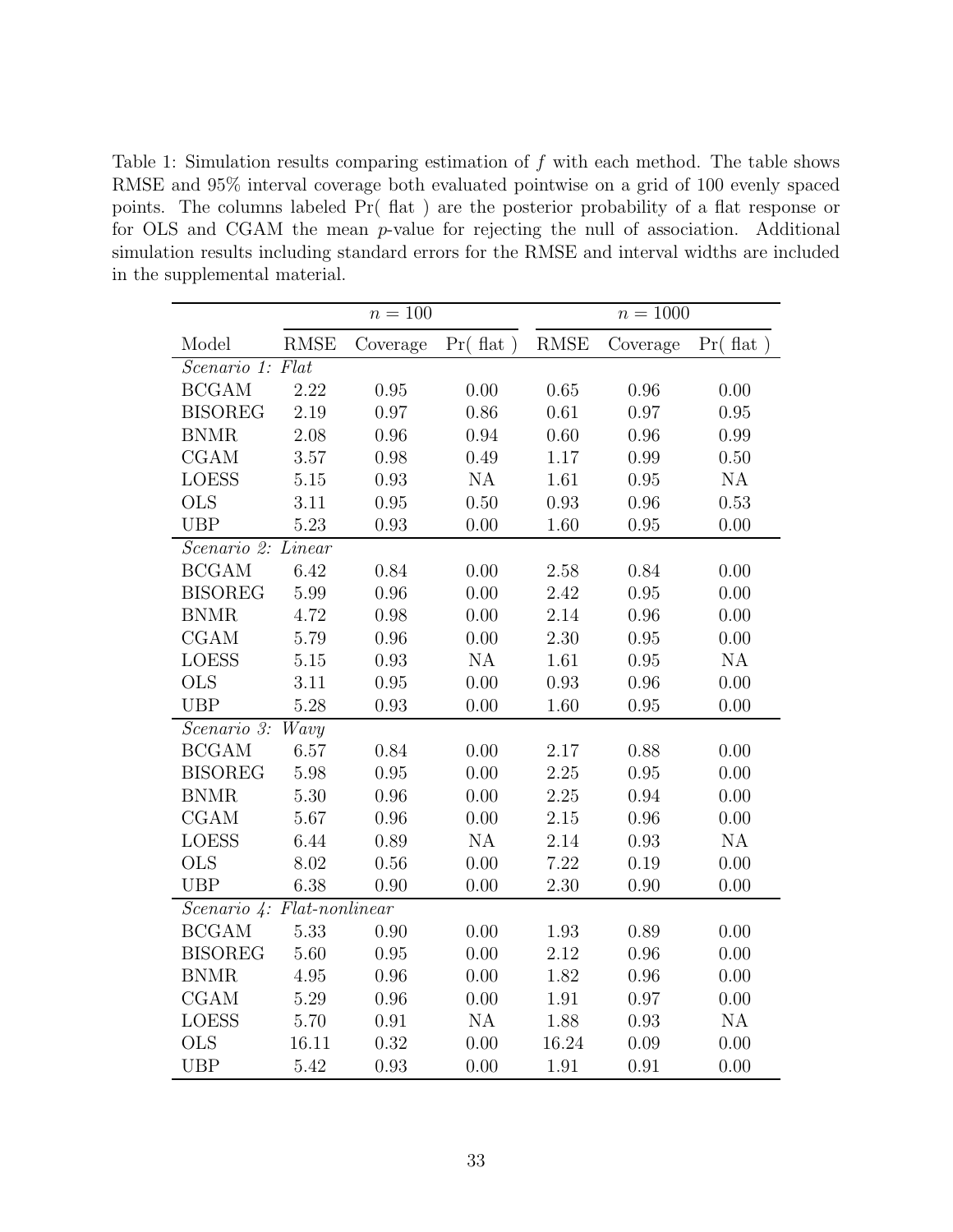<span id="page-33-0"></span>Table 2: Simulation results comparing estimation of the derivative  $f'$  with each method. The table shows RMSE and 95% interval coverage both evaluated pointwise on a grid of 100 evenly spaced points. Intervals for the derivative with BCGAM, CGAM and LOESS are not available. Additional simulation results including standard errors for the RMSE and interval widths are included in the supplemental material.

|                                     | $n = 100$          |           | $n = 1000$  |               |  |  |  |
|-------------------------------------|--------------------|-----------|-------------|---------------|--|--|--|
| Model                               | <b>RMSE</b>        | Coverage  | <b>RMSE</b> | Coverage      |  |  |  |
| Scenario 1:                         |                    |           |             |               |  |  |  |
| <b>BCGAM</b>                        | 3.24               | NA        | 0.85        | $\mathrm{NA}$ |  |  |  |
| <b>BISOREG</b>                      | 4.90               | 0.00      | 0.61        | 0.00          |  |  |  |
| <b>BNMR</b>                         | 1.12               | 1.00      | 0.19        | 1.00          |  |  |  |
| <b>CGAM</b>                         | 22.80              | NA        | 9.92        | NA            |  |  |  |
| <b>LOESS</b>                        | 53.81              | NA        | 18.49       | NA            |  |  |  |
| <b>UBP</b>                          | 55.26              | 0.92      | 16.61       | 0.93          |  |  |  |
| $\overline{Scenario}$ 2:<br>Linear  |                    |           |             |               |  |  |  |
| <b>BCGAM</b>                        | 61.68              | NA        | 39.98       | NA            |  |  |  |
| <b>BISOREG</b>                      | 65.54              | 0.96      | 44.91       | 0.94          |  |  |  |
| <b>BNMR</b>                         | 39.57              | 1.00      | 38.21       | 0.95          |  |  |  |
| <b>CGAM</b>                         | 68.85              | NA        | 40.79       | NA            |  |  |  |
| <b>LOESS</b>                        | 53.81              | NA        | 18.49       | <b>NA</b>     |  |  |  |
| <b>UBP</b>                          | 56.90              | 0.91      | 16.60       | 0.93          |  |  |  |
| Scenario 3:                         | $\overline{W}$ avy |           |             |               |  |  |  |
| <b>BCGAM</b>                        | 64.03              | <b>NA</b> | 32.05       | NA            |  |  |  |
| <b>BISOREG</b>                      | 70.78              | 0.95      | 46.53       | 0.91          |  |  |  |
| <b>BNMR</b>                         | 55.00              | 0.97      | 45.13       | 0.85          |  |  |  |
| <b>CGAM</b>                         | 69.21              | <b>NA</b> | 37.04       | NA            |  |  |  |
| <b>LOESS</b>                        | 87.54              | NA        | 35.18       | NA            |  |  |  |
| <b>UBP</b>                          | 97.38              | 0.78      | 52.52       | 0.68          |  |  |  |
| $Flat$ -nonlinear<br>Scenario $4$ : |                    |           |             |               |  |  |  |
| <b>BCGAM</b>                        | 62.08              | NA        | 28.82       | NA            |  |  |  |
| <b>BISOREG</b>                      | 92.18              | 0.46      | 65.44       | 0.45          |  |  |  |
| <b>BNMR</b>                         | 61.45              | 0.68      | 46.91       | 0.61          |  |  |  |
| <b>CGAM</b>                         | 66.95              | NA        | 34.57       | NA            |  |  |  |
| <b>LOESS</b>                        | 65.11              | NA        | 28.99       | NA            |  |  |  |
| <b>UBP</b>                          | 62.59              | 0.88      | 28.39       | 0.66          |  |  |  |